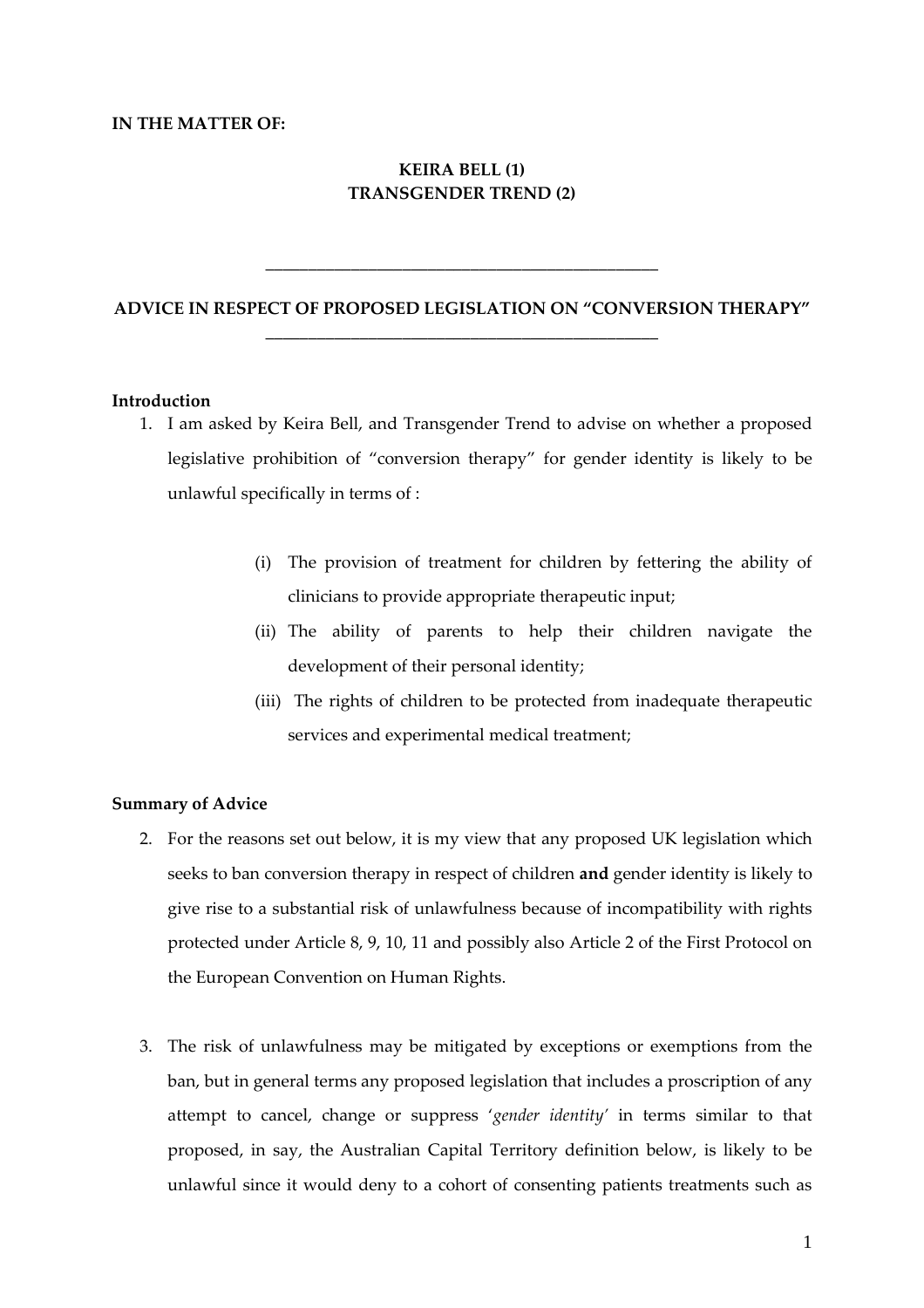"*watch and wait*" aimed at allowing the natural pubertal process in children to take effect and allow natural desistance of the underlying condition.

4. Moreover, from what I have seen from my instructions it is far from clear that such a wide proscription has any firm scientific or evidential basis such that any such legislation would be justified as proportionate in meeting a pressing social need. There is a justifiable concern that the motivation for the inclusion of 'gender identity' in both the MOU 2017 and the proposed draft legislation is grounded in a political viewpoint of gender identity not on scientific evidence of harm caused by such therapy.

## **Background to the concerns**

- 5. Keira Bell is one of the two Claimants in the current litigation against the Tavistock clinic. She underwent gender reassignment treatment at the Tavistock but has subsequently regretted undergoing such treatment and brought proceedings in the High Court to ventilate her concerns. These cover the manner in which she was treated, in particular concerns over the reliance on her 'consent' while she was still at a vulnerable and impressionable age and suffering not simply from gender dysphoria but other co-morbid conditions as well which she says were never fully explored.
- 6. Transgender Trend is a UK organisation advocating for evidence-based care of gender dysphoric children and science-based teaching in schools. It is an interested party in those proceedings.
- 7. A summary of the concerns raised by those instructing are that:-
	- (i) there is an inadequate evidence base from which to ban conversion therapy;
	- (ii) a ban would be more harmful than the problem it seeks to remedy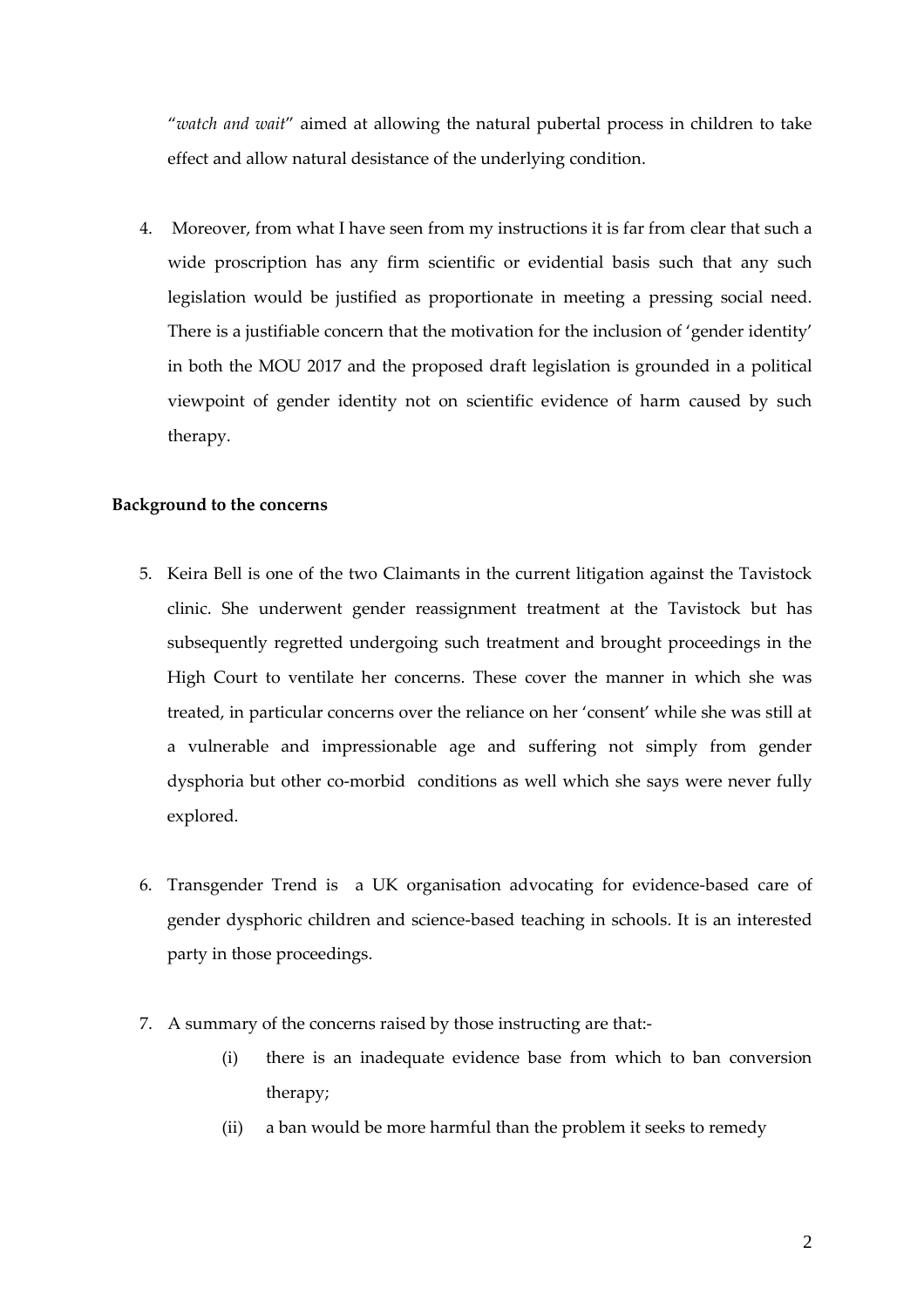- (iii) there is no agreed approach to gender identity *per se*, with many people disavowing they have one.
- (iv) there is dispute within both the Royal College of Psychiatrists and the British Psychological Society over the definition of conversion therapy. In particular, the inclusion of "gender identity" in any definition.

## **Proposed legislation to ban conversion therapy**

8. I have been provided for the purpose of this advice with a table of actual or proposed legislation in other jurisdictions where "bans" on CT have been sought to be imposed. This legislation varies, both in its definition of CT and the extent to which exemptions are made to the ban. I do not go through each and every one of those definitions but identify four for the purposes of this advice, which show how, through a process of definition, scope of application and exceptions or exemptions the proposed or actual ban is achieved.

#### **Australian Capital Territory**

9. The **Australian Capital Territory** definition is as follows:

*"In this Act: sexuality or gender identity conversion practice means a treatment or other practice the purpose, or purported purpose, of which is to change a person's sexuality or gender identity"*

10. The exceptions:

*"However, sexuality or gender identity conversion practice does not include a practice the purpose of which is to— (a) assist a person who is undergoing a gender transition; or (b) assist a person who is considering undergoing a gender transition; or (c) assist a person to express their gender identity; or (d) provide acceptance, support or understanding of a person; or (e) facilitate a person's coping skills, social support or identity exploration and development"*

11. I understand this legislation to be of broad application, including whether or not the recipient consents to the practice.

#### **Queensland Australia**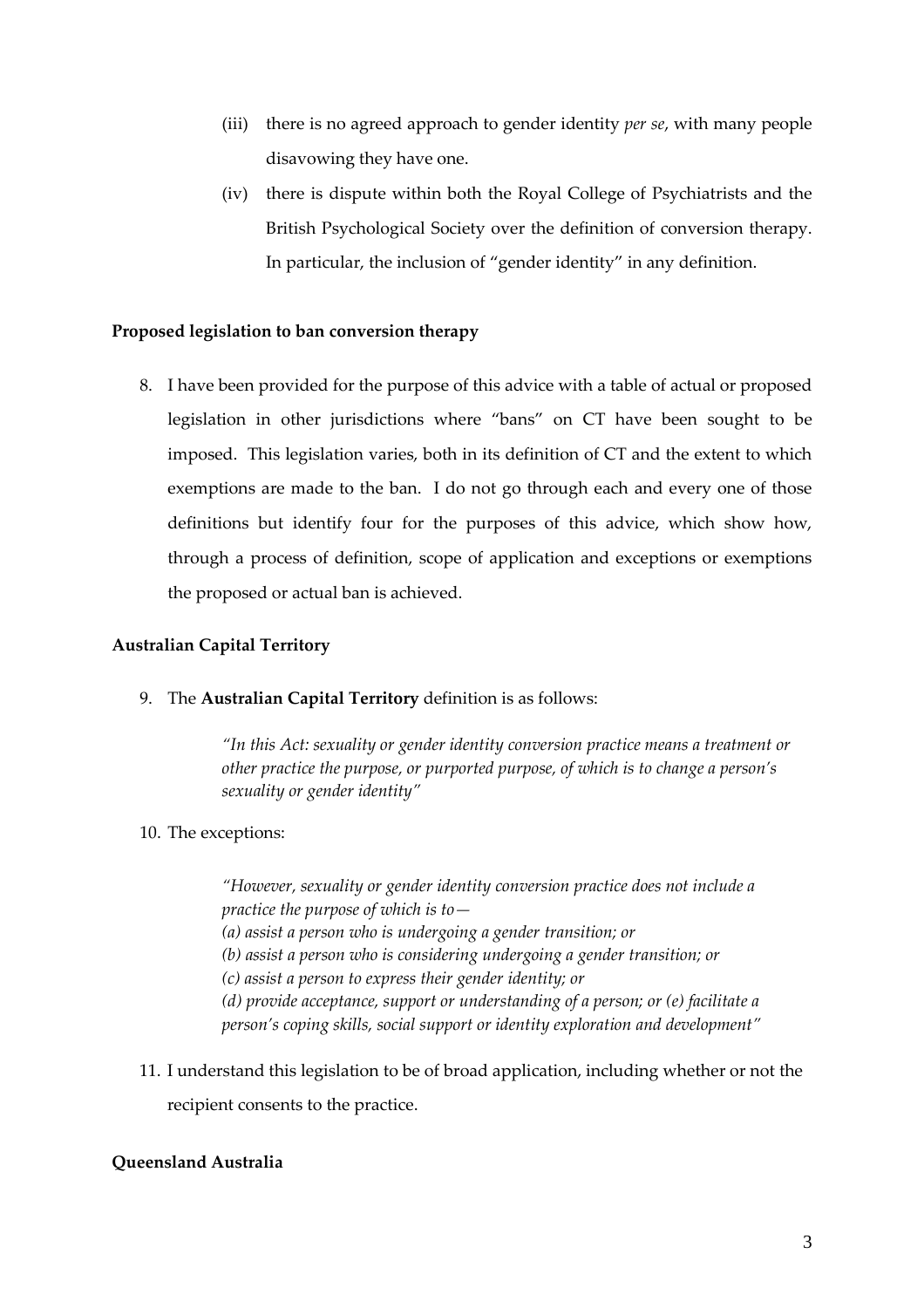## 12. The **Queensland Australia** definition is:

*"Conversion therapy is a treatment or other practice that attempts to change or suppress a person's sexual orientation or gender identity."*

*Examples—*

*• conditioning techniques such as aversion therapy, psychoanalysis and hypnotherapy that aim to change or suppress a person's sexual orientation or gender identity* 

*• other clinical interventions, including counselling, that encourage a person to change or suppress the person's sexual orientation or gender identity* 

*• group activities that aim to change or suppress a person's sexual orientation or gender identity*

## 13. Exceptions to that definition are:

*"Conversion therapy does not include a practice that: (a) assists a person who is undergoing a gender transition; or (b) assists a person who is considering undergoing a gender transition; or (c) assists a person to express their gender identity; or (d) provides acceptance, support and understanding of a person; or (e) facilitates a person's coping skills, social support and identity exploration and development. Also, conversion therapy does not include a practice by a health service provider that, in the provider's reasonable professional judgment, is necessary to— (a) provide a health service in a manner that is safe and appropriate; or (b) comply with the provider's legal or professional obligations."*

14. My understanding is that the scope of the legislation limits the application to health service providers only.

## **Canada Nova Scotia**

15. In **Canada Nova Scotia,** the term "change effort" rather than conversation therapy is is used, thus:

> *"The purpose of this Act is to protect Nova Scotia youth from damaging efforts to change their sexual orientation or gender identity. In this Act, (a) "change effort" means any counselling, behaviour modification techniques, administration or prescription of medication or any other purported*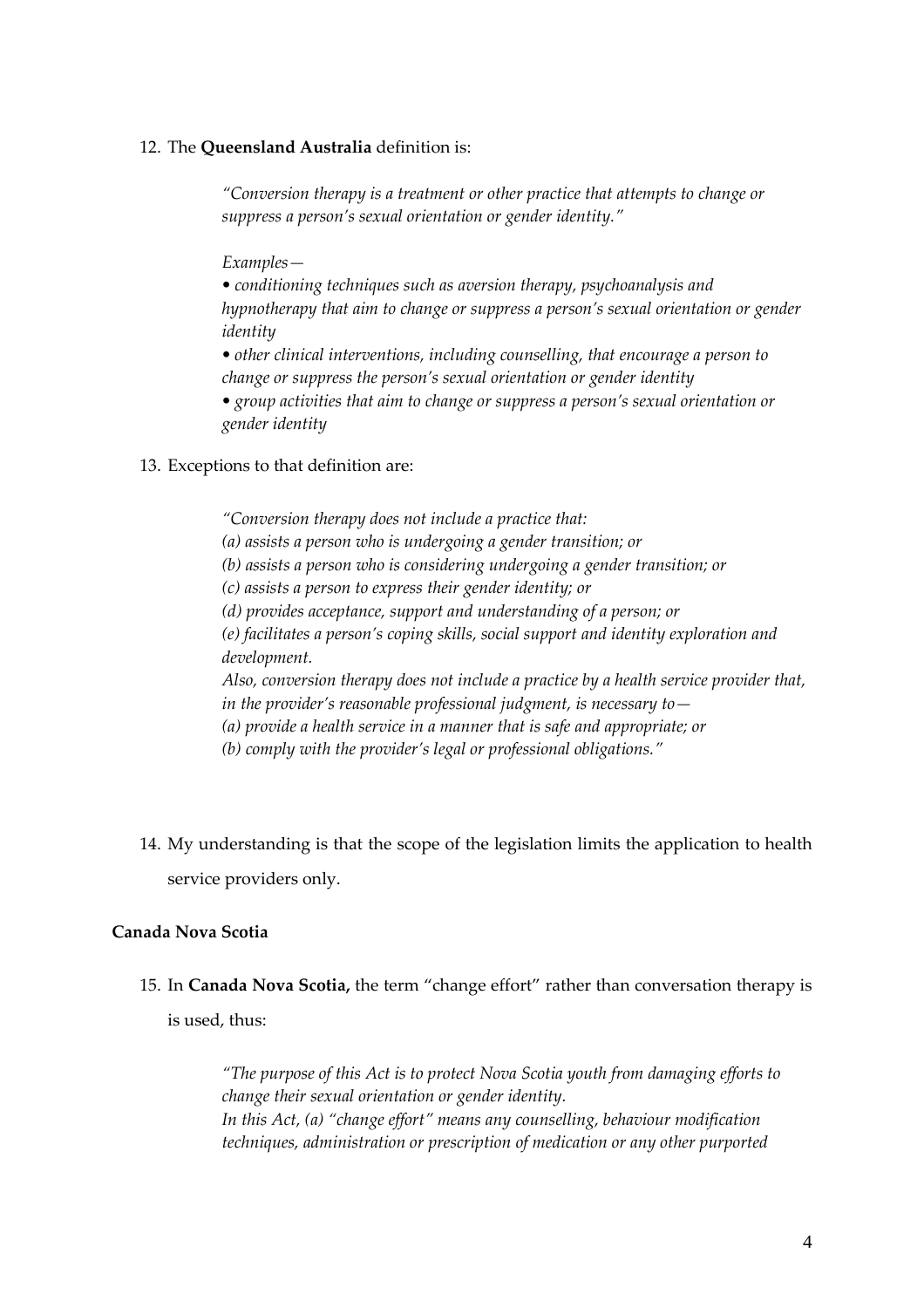*treatment, service or tactic used with the objective of changing a person's sexual orientation or gender identity;*

16. The relevant exceptions to that legislation read:-

*"Subsection (1) does not apply where the person receiving the services is over the age of sixteen years, capable of consenting to the services and consents to the services. [...] For greater certainty, the services and change efforts referred to in Sections 4 and 5, subsection 6(1) and subsection 7(1) do not include (a) services that provide acceptance, support or understanding of a resident or the facilitation of a resident's coping, social support or identity exploration or development; and (b) genderconfirming surgery or any services related to gender-confirming surgery*

17. It may be noted that the Nova Scotia legislation only applies to minors (I presume because they not able to consent) and in terms of scope it applies to regulated health professionals or anyone '*in a position of trust or authority towards a young person"*.

#### **Malta**

18. The Maltese definition (proposed) is as follows

*"In this Act, unless the context otherwise requires: "conversion practices" refers to any treatment, practice or sustained effort that aims to change, repress and, or eliminate a person's sexual orientation, gender identity and, or gender expression; "*

#### 19. The exceptions are:

*"Such practices do not include – (a) any services and, or interventions related to the exploration and, or free development of a person and, or affirmation of one's identity with regard to one or more of the characteristics being affirmed by this Act, through counselling, psychotherapeutic services and, or similar services; or (b) any healthcare service related to the free development and, or affirmation of one's gender identity and, or gender expression of a person; and, or (c) any healthcare service related to the treatment of a mental disorder;*

20. In terms of scope the prohibition applies to 'professionals' - broadly defined to include counsellors, medical practitioners, youth workers, etc. conducting conversion therapy, regardless of whether the services are paid for or not. It only applies to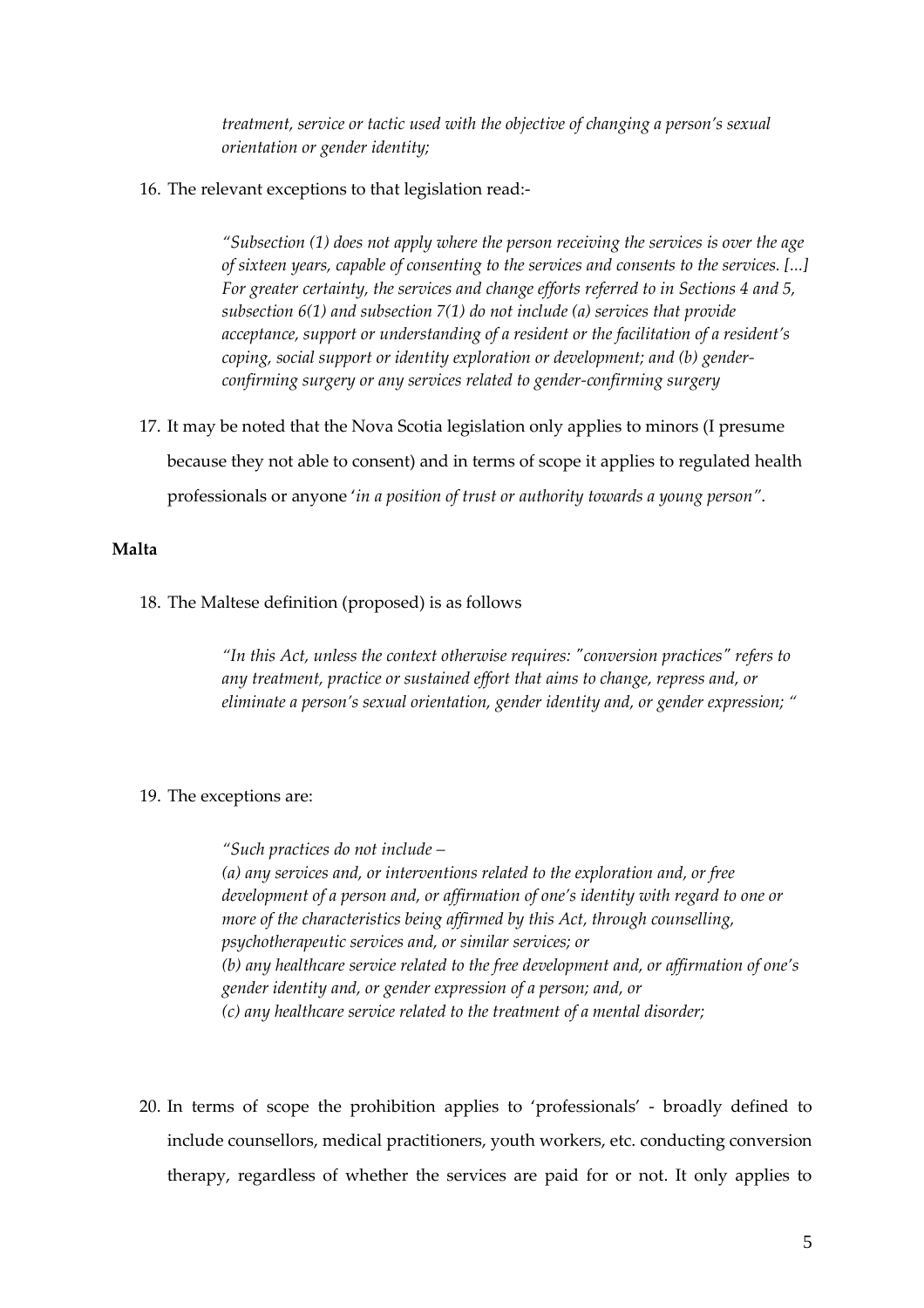vulnerable individuals (including minors) or where someone has been coerced. There is a prohibition of advertising conversion therapy practices.

### **General observations on actual or proposed legislation**

- 21. In general terms the common features of the proposed or actual legislation summarised above are:
	- (a) a definition of "conversion therapy" or 'change effort' which includes gender identity as well as sexual orientation. Indeed a common general definition would appear to be on the following lines: *"conversion therapy means any treatment or practice that seeks to change or suppress a person's sexual orientation or gender identity"*.
	- b ) limitations on scope, which can include a limitation to vulnerable persons or minors only – the rationale being presumably that over 16's and nonvulnerable persons have the capacity to consent to treatment or therapy of their choosing and should not have it prohibited by legislation.
	- (c) while prohibiting therapy which attempts to change, suppress or repress a person's gender, any therapy or surgery which *confirms* self-identified gender, (e.g. affirmation, social transition, puberty blockers, cross sex hormones, gender reassignment surgery) is excepted from the prohibition.

#### **Background to Conversion Therapy**

- 22. In order to understand these definitions when applied to the UK context, I set out briefly below what I understand to be the background to the proposed ban.
- 23. "Conversion Therapy" at least in its initial use, refers to scientific / pseudoscientific practices that are deployed to attempt to change and individual's sexual orientation –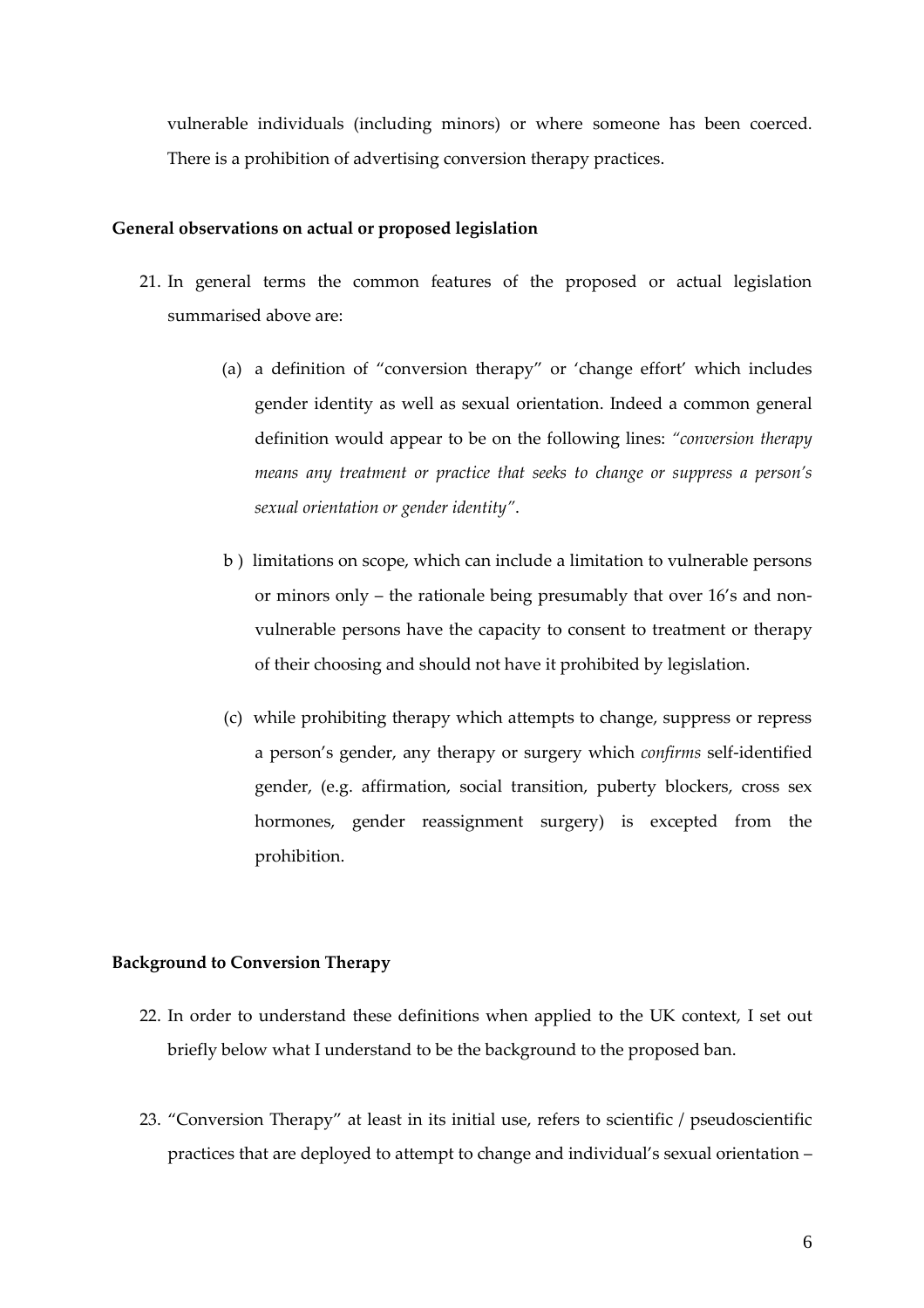historically from homosexuality or bisexuality to heterosexuality using psychological, physical or spiritual interventions. Invasive techniques that have been historically associated with CT include ice-pick lobotomies; chemical castration alongside hormonal treatment and clinically aversive treatments such as 'electroshock therapy'. The term 'reparative therapy' is sometimes deployed as a synonym.

- 24. More recently the phrase has come to be used to apply to practices concerning Gender Identity although the evidence of what such practices consist in is sparse.
- 25. In particular, within the UK, a Memorandum of Understanding (MOU) (Version 2 2017) exists that has been signed by the NHS, regulatory bodies and counselling associations stating that '*conversion therapy in relation to gender identity and sexual orientation (including asexuality) is unethical and potentially harmful*'. The relevant introductory text to the Memorandum seeks to explain the terms it uses to make this wide-ranging statement as follows:-

#### "**Purpose and Overarching Position:**

1 *The primary purpose of this Memorandum of Understanding (MoU) is the protection of the public through a commitment to ending the practice of 'conversion therapy' in the UK.* 

*2 For the purposes of this document 'conversion therapy' is an umbrella term for a therapeutic approach, or any model or individual viewpoint that demonstrates an assumption that any sexual orientation or gender identity is inherently preferable to any other, and which attempts to bring about a change of sexual orientation or gender identity, or seeks to suppress an individual's expression of sexual orientation or gender identity on that basis. These efforts are sometimes referred to by terms including, but not limited to, 'reparative therapy', 'gay cure therapy', or 'sexual orientation and gender identity change efforts', and sometimes may be covertly practised under the guise of mainstream practice without being named.* 

*i) For the purpose of this document, sexual orientation refers to the sexual or romantic attraction someone feels to people of the same sex, opposite sex, more than one sex, or to experience no attraction.*

*ii) For the purposes of this document, gender identity is interpreted broadly to include all varieties of binary (male or female), nonbinary and gender fluid identities.* 

*3. Signatory organisations agree that the practice of conversion therapy, whether in relation to sexual orientation or gender identity, is unethical and potentially harmful.*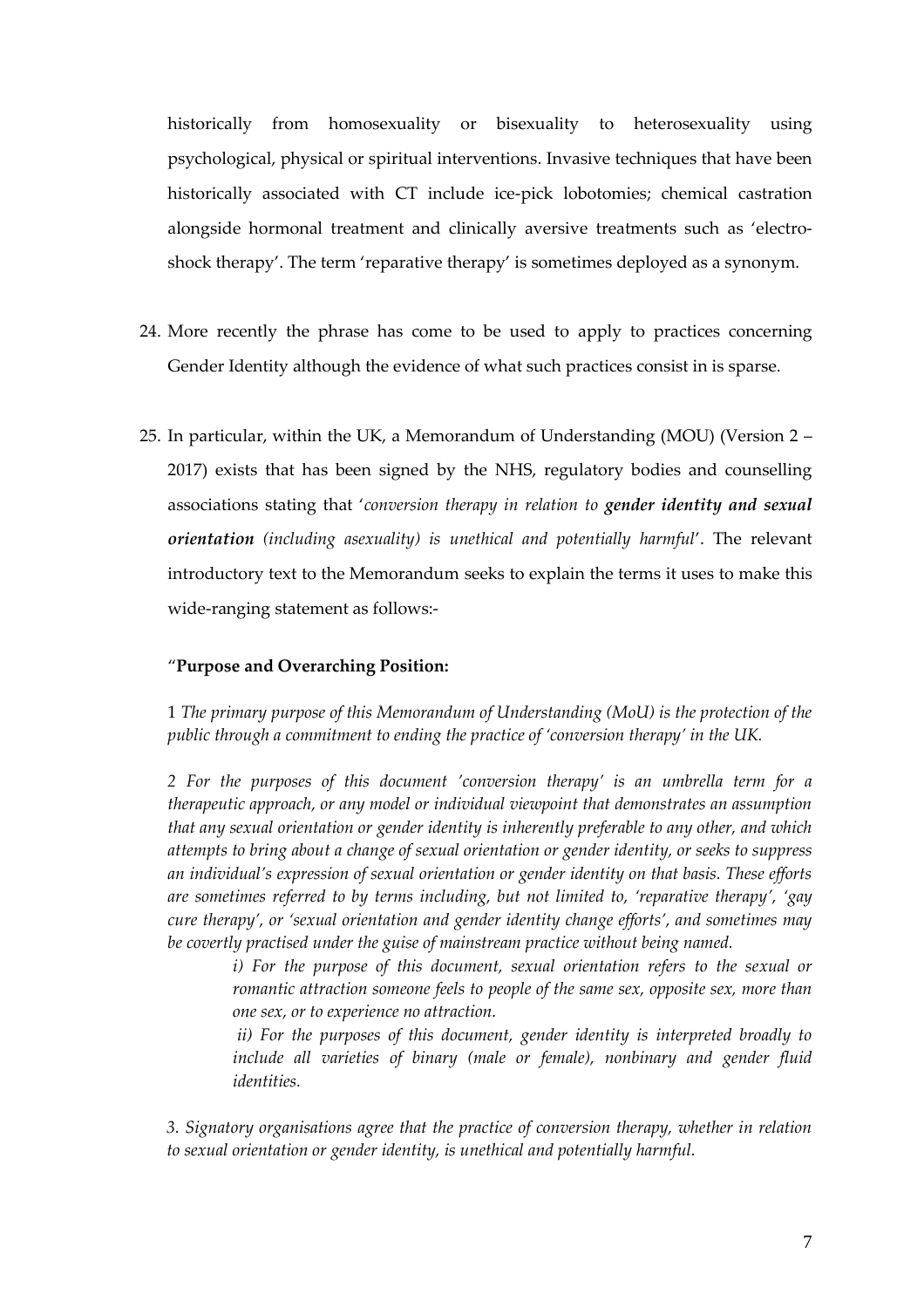… 6…

*…For people who are unhappy about their sexual orientation or their gender identity, there may be grounds for exploring therapeutic options to help them live more comfortably with it, reduce their distress and reach a greater degree of self-acceptance. Some people may benefit from the support of psychotherapy and counselling to help them manage unhappiness and to clarify their sense of themselves. Clients make healthy choices when they understand themselves better.*

26. This 2017 MOU may usefully be compared with the previous 2015 version which referred only to '**sexual orientation'** and did not include any reference to gender identity. The relevant similar text without the addition of "*or gender identity*" (only six years old) read as follows:-

" *There has been a long history of medical and psychological professions seeing homosexuality as a form of arrested sexual development. Up until 1974 the American Psychiatric Association classified homosexuality as a mental illness. In 1992 the World Health Organisation declassified homosexuality as a mental disorder.* 

*Awareness of the prevalence of conversion therapy in the UK grew following the publication of research in 2009 which revealed that 1 in 6 psychological therapists had engaged clients in efforts to change their sexual orientation.*

*Several professional bodies have reviewed the evidence around conversion therapy and concluded there is no good evidence that it works, while there is evidence that it has the potential to cause harm.*

*'Conversion therapy' is the umbrella term for a type of talking therapy or activity which attempts to change sexual orientation or reduce attraction to others of the same sex. It is also sometimes called 'reparative' or 'gay cure' therapy.* 

*The purpose of this memorandum of understanding (MoU) is to set out an agreed framework for activities by the parties concerned to help address the issues raised by the practice of conversion therapy in the UK. The MoU is informed by a position that efforts to try to change or alter sexual orientation through psychological therapies are unethical and potentially harmful. This position is not intended to discourage clients with conflicted feelings around sexuality seeking help. Psychological therapists routinely work with people who are struggling with inner conflict. 'For people who are unhappy about their sexual orientation – whether heterosexual, homosexual or bisexual – there may be grounds for exploring therapeutic options to help them live more comfortably with it, reduce their distress and reach a greater degree of acceptance of their sexual orientation*".

27. The inclusion of "*gender identity*" as being a concept comparable to '*sexual orientation*" and deserving of an equivalent approach in respect of prohibiting "*conversion therapy*" in the 2017 MOU and more widely, was and remains highly controversial –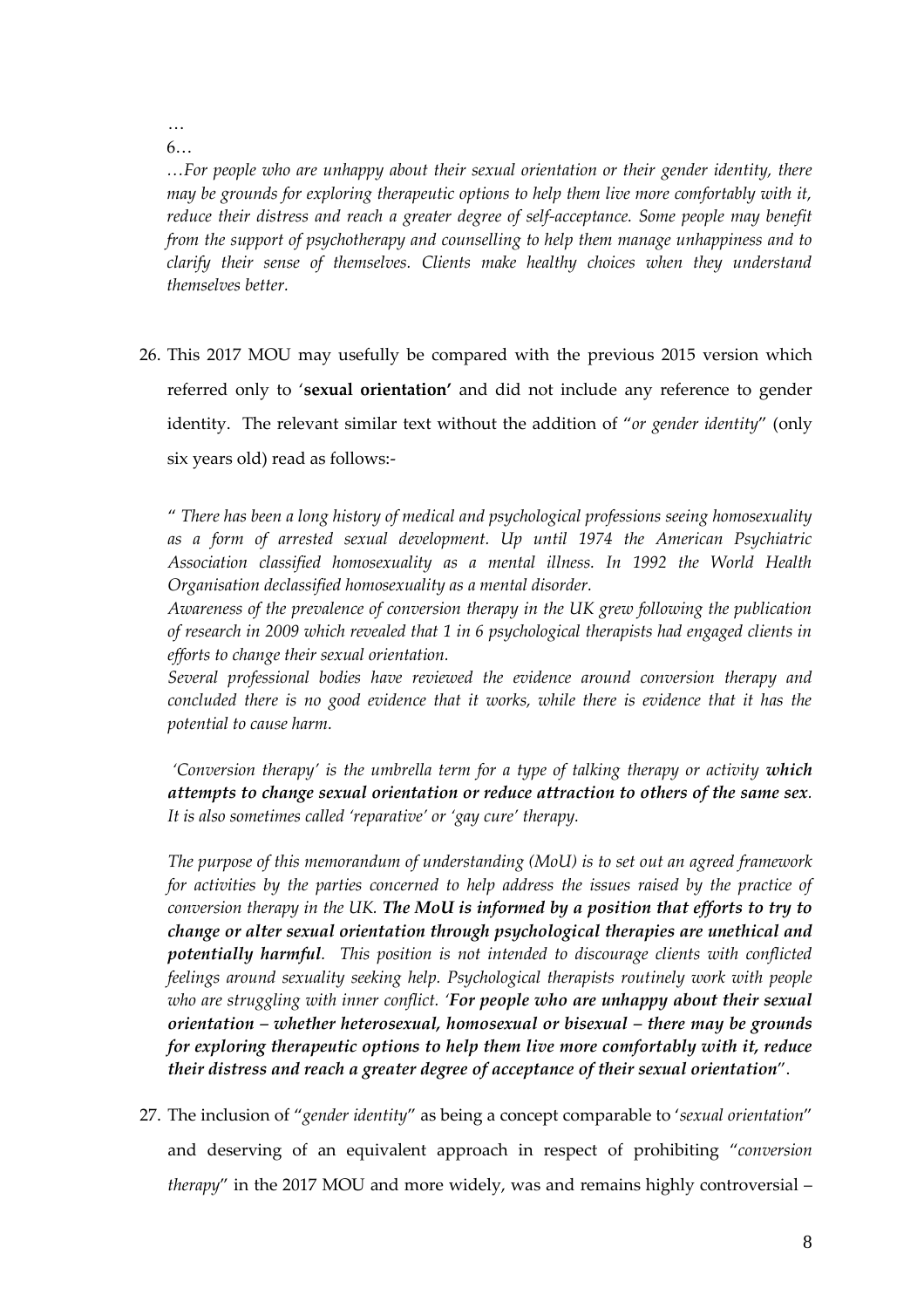especially in light of the decision in *R(Bell) and another v Tavistock*. [2012] PTSR 593 which underscores that children under 16 are unlikely to be able to understand the ramifications of some gender conversion procedures, such as puberty blockers followed by cross sex hormones. This is particularly important as can be seen from the above examples of actual or proposed legislation in other jurisdictions where the focus of a ban is directed at the treatment of minors, or vulnerable persons. The implication of the Divisional Court's ruling is that persons under 16, are unlikely to be able to give consent to change effort/conversion therapy which confirms selfidentified gender where that does not correspond with their biological sex because of the life-long consequences and the experimental nature of the treatment.

28. The depth of the controversy may be seen from a letter written in June 2020, by a number of eminent psychologists written to the Chief Executive of the British Psychological Society about the Guidelines for Psychologists Working with Gender Sexuality and Relationship Diversity (which are expressly referred to and required to be read alongside the 2017 MOU½) making the points that:-

> (i) the Guidelines/MOU only represents a trans-affirmative ideological position and does not rehearse competing views from, for example, gender critical feminism<sup>2</sup> or versions of scientific realism;

> (ii) the singular focus on gender affirmation implies that psychologists disagreeing with it are in some way ethically deficient in their practice

> (iii) the document is dominated by assertion and moral injunction but does not address the evidence for (or its lack) for gender affirmative practices

> (iv) It is not clear why gender, sexuality and relationship diversity are being discussed together when they are separate concepts with no self-evident connection from a psychological perspective.

> (v) the guidance may inhibit psychologists from raising concerns and giving appropriate treatment tailored to the individual.

<sup>&</sup>lt;sup>1</sup> See Clause 17 of the 2017 MOU

<sup>&</sup>lt;sup>2</sup> Feminists holding a gender critical position: i.e. that sex is a material reality which should not be conflated with gender or gender identity. Being female is an immutable biological fact not a feeling or identity. … and sex matters. Gender does not trump sex and therefore transwomen are not women – see e.g. *Forstater.*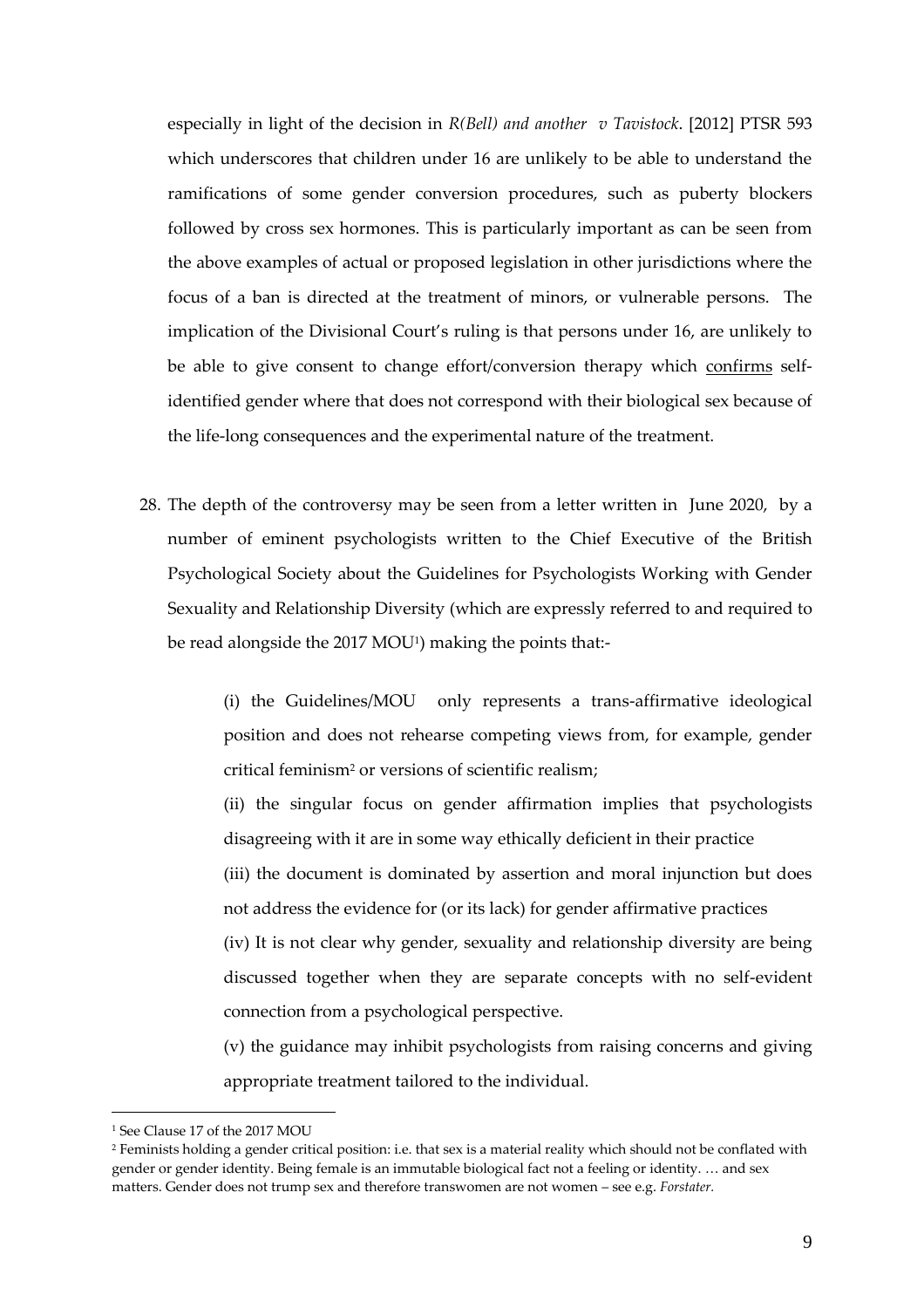29. All these criticisms apply equally to a definition of conversion therapy which is to be found in the Royal College of Psychiatrists Position Statement: *Supporting Transgender and Gender-Diverse People* as follows:-

*"The term 'conversion therapy' has also been used to describe treatments for transgender people that aim to suppress or divert their gender identity – <i>i.e. to make them cisgender – that is exclusively identified with the sex assigned to them at birth. Conversion therapies may draw from treatment principles established for other purposes, for example psychoanalytic or behaviour therapy. They may include barriers to gender-affirming medical and psychological treatments. There is no scientific support for use of treatments in such a way and such applications are widely regarded as unacceptable."*

- 30. More fundamentally there is a very real concern expressed by those instructing as to meaning and scope of the concept of '*gender identity'*. It is not defined in the MOU 2017. Rather it is simply stated that there should be broad interpretation of the concept.
- 31. In understanding its meaning, some light is shone on the meaning of gender identity by first looking at the condition of gender dysphoria, and then on how gender identity has been dealt with by the courts.

#### **Gender Dysphoria**

32. Closely connected to the concept of gender identity is the condition of gender dysphoria. Gender dysphoria was, but is no longer recognised as a mental illness. Rather it is defined as follows in the Diagnostic and Statistical Manual of Mental Disorders (DSM-5) which provides for one overarching diagnosis of gender dysphoria with separate specific criteria for children and for adolescents and adults:

> "*In adolescents and adults gender dysphoria diagnosis involves a difference between one's experienced gender and assigned gender, and significant distress or problems functioning. It lasts at least six months and is shown by at least two of the following: 1. A marked incongruence between one's experienced / expressed gender and primary and / or secondary sex characteristics 2. A strong desire to be rid of one's primary and / or secondary sex characteristics*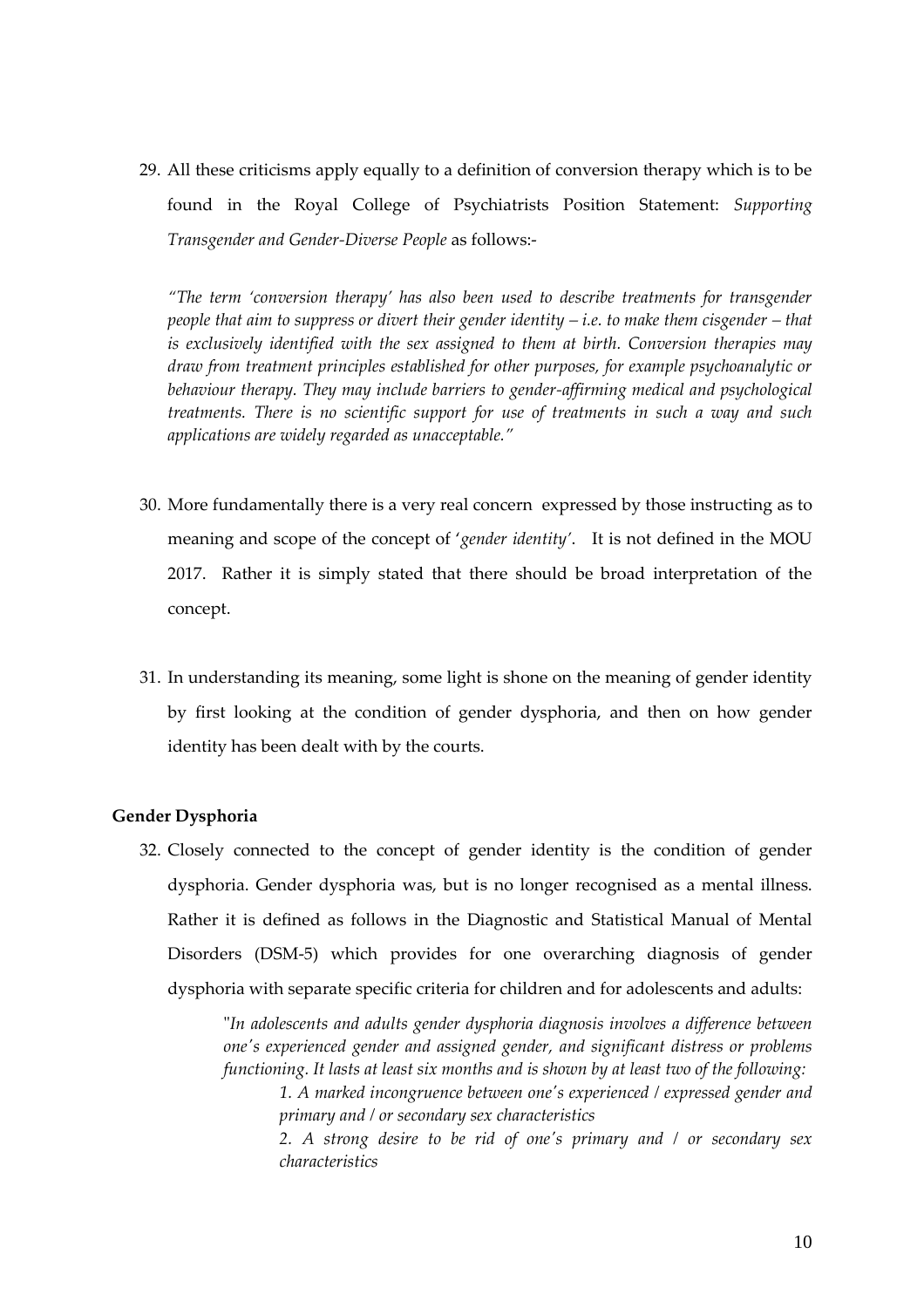*3. A strong desire for the primary and / or secondary sex characteristics of the other gender*

*4. A strong desire to be of the other gender*

*5. A strong desire to be treated as the other gender*

*6. A strong conviction that one has the typical feelings and reactions of the other gender.*

*In children, gender dysphoria diagnosis involves at least six of the following and an associated significant distress or impairment in function, lasting at least six months:*

*1. A strong desire to be of the other gender or an insistence that one is the other gender*

*2. A strong preference for wearing clothes typical of the other gender*

*3. A strong preference for cross-gender roles in make-believe play or fantasy play*

*4. A strong preference for toys, games or activities stereotypically used or engaged in by the other gender*

*5. A strong preference for playmates of the other gender*

*6. A strong rejection of toys, games and activities typical of one's assigned gender*

*7. A strong dislike of one's sexual anatomy*

*8. A strong desire for the physical sex characteristics that match one's experienced gender."*

- 33. It may be seen that in this definition of gender dysphoria, gender identity is expressed in binary terms e.g. "*the other gender*", and is explained by a comparison between '*experienced gender'* (a subjective and personal experience) and biological primary or secondary characteristics.
- 34. But even this understanding of gender dysphoria itself is far from uncontroversial. As was pointed out by one of the Claimants' key witnesses in the Tavistock case, Professor Levine, there are at least three very different ways of understanding gender dysphoria:
	- a. A curable illness that causes suffering, to be treated through medical intervention. The difficulty with this conceptualisation is there is no known biological cause of gender dysphoria and so it is a psychiatric rather than a physical condition. This means that "*since doctors gave up performing lobotomies to treat psychiatric disorders many decades ago, gender dysphoria is the only psychiatric condition that doctors ultimately treat by surgery."*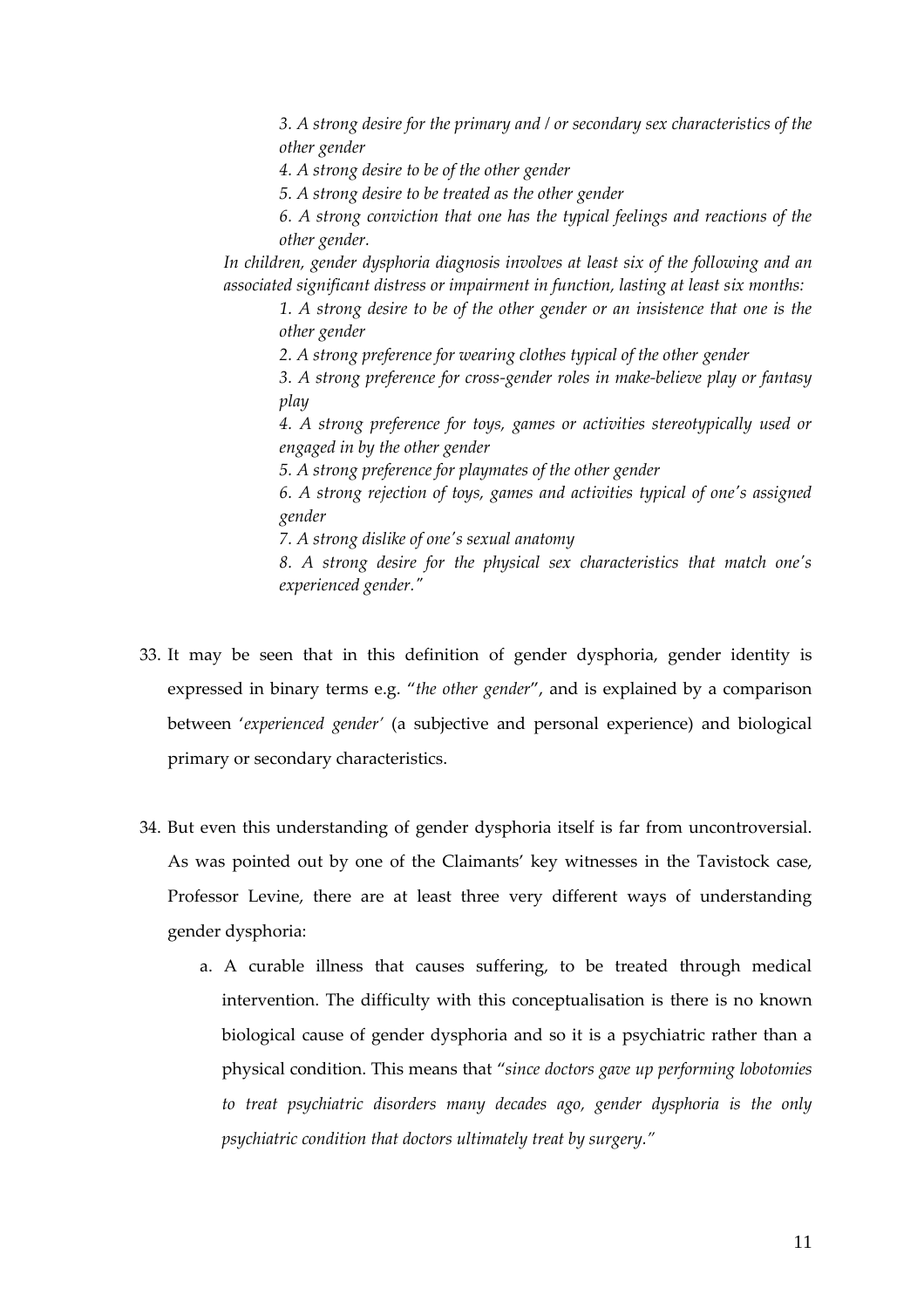- b. A developmental paradigm, in which gender dysphoria is a manifestation of various underlying issues and events in the child's life, to be treated primarily through psychological therapy.
- c. An issue of sexual minority rights, where if a child claims to 'be' the opposite gender to their birth sex, any response other than agreement and affirmation by society and medical professionals is a violation of the individual's civil right to self-expression. The difficulty with this conceptualisation for the purposes of evidence-based medicine is that it is not a medical or scientific understanding at all, but a political one.
- 35. An additional feature of the scientific evidence in relation to gender dysphoria is evidence as to its persistence and that in the majority of cases gender dysphoria desists over time and particularly during puberty. According to DSM5: "*in natal males, persistence of [gender dysphoria] has ranged from 2.2% to 30%. In natal females, persistence has ranged from 12% to 50%."*

.

36. Thus it is a natural feature of the condition of gender dysphoria that it may desist over time. There is a concern that treatment such as GnRHa (puberty blockers) may in fact increase persistence rather than allow the natural pubertal process to cause the gender dysphoria to alleviate. The point is made by the authors *Brik et al* : Archives of Sexual Behavior (2020) 49:2611-2618 as follows:-

> "*Some state that adolescents may be unable to make far-reaching decisions at a young age, especially in the presence of comorbid psychiatric conditions, which are common among youth with gender dysphoria (Korte et al., 2008; Laidlaw et al., 2019; Vrouenraets et al., 2015). Furthermore, gender identity develops and may change during adolescence. Concerns have been raised that the use of GnRHa may infuence this process and might increase the likelihood of persistence of gender dysphoria (Korte et al., 2008; Laidlaw et al., 2019; Richards et al., 2019; Stein, 2012; Vrouenraets et al., 2015). It is unknown if the use of GnRHa prevents resolution of gender dysphoria (Korte et al., 2008). Many prepubertal children with gender dysphoria no longer experience gender dysphoria in adolescence, and the experience of romantic and sexual attraction is thought to play an important role in this process (Steensma, Biemond, de Boer, & Cohen-Kettenis, 2011). Some may come to understand themselves as homosexual or bisexual (Steensma et al., 2011). GnRHa, by blocking sexual*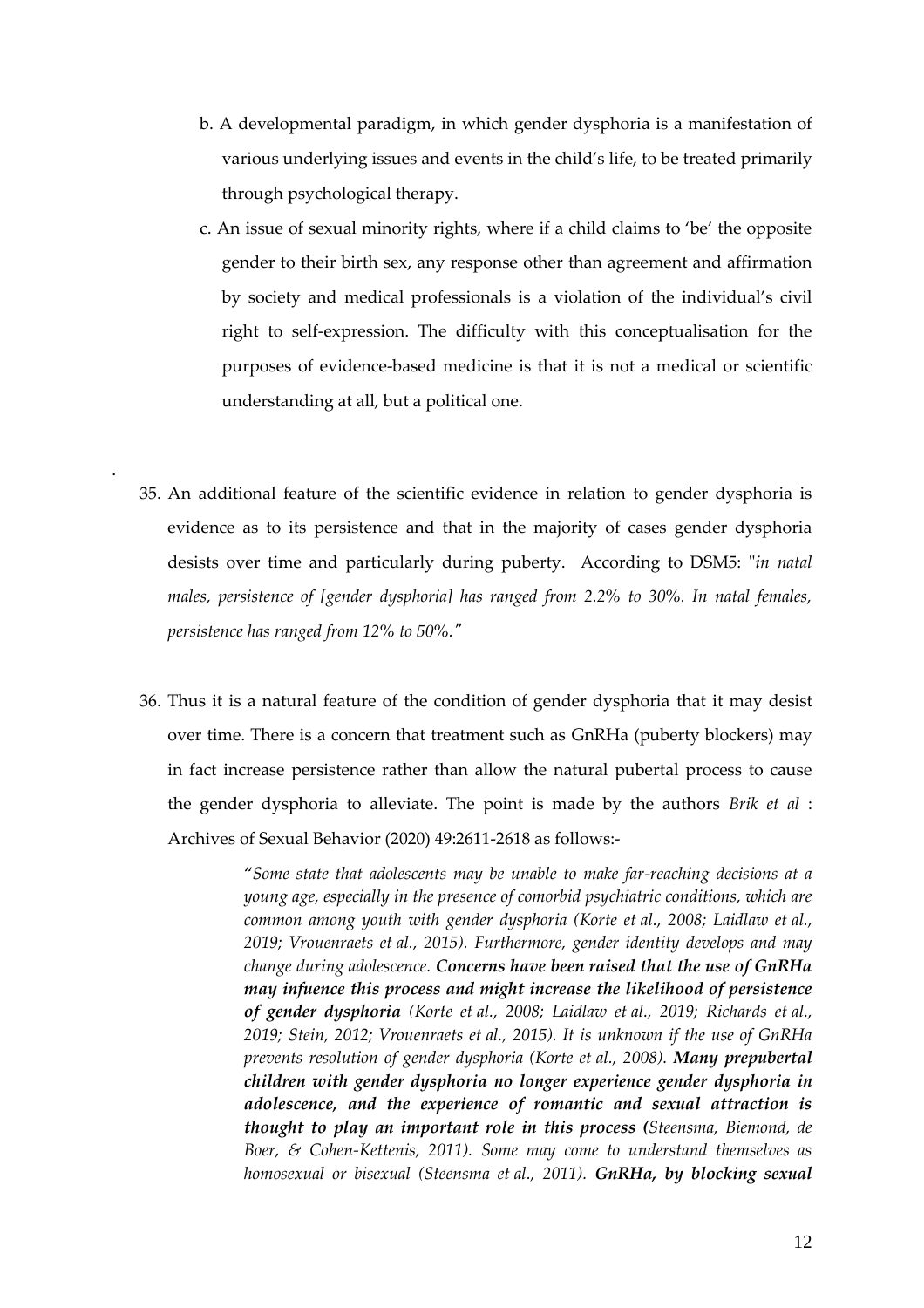*development, might interfere with this process (Korte et al., 2008). Another concern is that although GnRHa treatment is to be used as an extended diagnostic phase, the start of it may lead the adolescents and parents to assume that transgender outcome is the only possible outcome which may prevent exploration of other possibilities (Leibowitz & de Vries, 2016)"*

*(emphasis emboldened)*

### **Gender Identity in law**

- 37. Against this backdrop I turn to how the concept of gender identity is most commonly used in the UK and Strasbourg Jurisprudence. Essentially, it is used as a relational concept which describes an individual's self-perception in relation to society. It relates to the *social* attributes of sex, or those social characteristics generally associated with being female or male<sup>3</sup>. A helpful explanation of Gender Identity used in this sense is given at first instance in *Elan- Cane* by Jeremy Baker J.
	- *96. Although at one time the terms "sex" and "gender" were used interchangeably, (and confusingly still are on occasions), due to an increased understanding of the importance of psychological factors, (albeit these may be due to differences in the brain's anatomy), sex is now more properly understood to refer to an individual's physical characteristics, including chromosomal, gonadal and genital features, whereas gender is used to refer to the individual's self-perception.*
	- *97. The established concepts of both sex and gender are based upon a binary differentiation between male and female. Certainly, as the defendant points out, this is the basis for current UK legislation relating to gender, hence the effect of a recognition certificate under the Gender Recognition Act 2004 enables the individual to acquire for all purposes either the male or female gender.*
	- *98. Of course, the notion of an individual not conforming exclusively to one or other of the binary categories of male or female is of ancient lineage, going back at least to the Greeks and the figure of Hermaphroditus; albeit this was based upon incongruency between the individual's physical sexual characteristics, which is now normally referred to as "intersex". More recently however, since the recognition of the importance of psychological factors influencing gender, it has become clear that there may also be incongruency between an individual's physical characteristics and their psychological ones.*

<sup>&</sup>lt;sup>3</sup> As some commentators have pointed out, there is a real danger that when gender identity is stripped of its natural association with biological sex, it is very uncertain of meaning other that by resort to gender- stereotypes in assessing what the social attributes of a man or woman are: wearing make up, a preference for pink rather than blue, etc. All seem a very imprecise way of identifying a persons gender identity.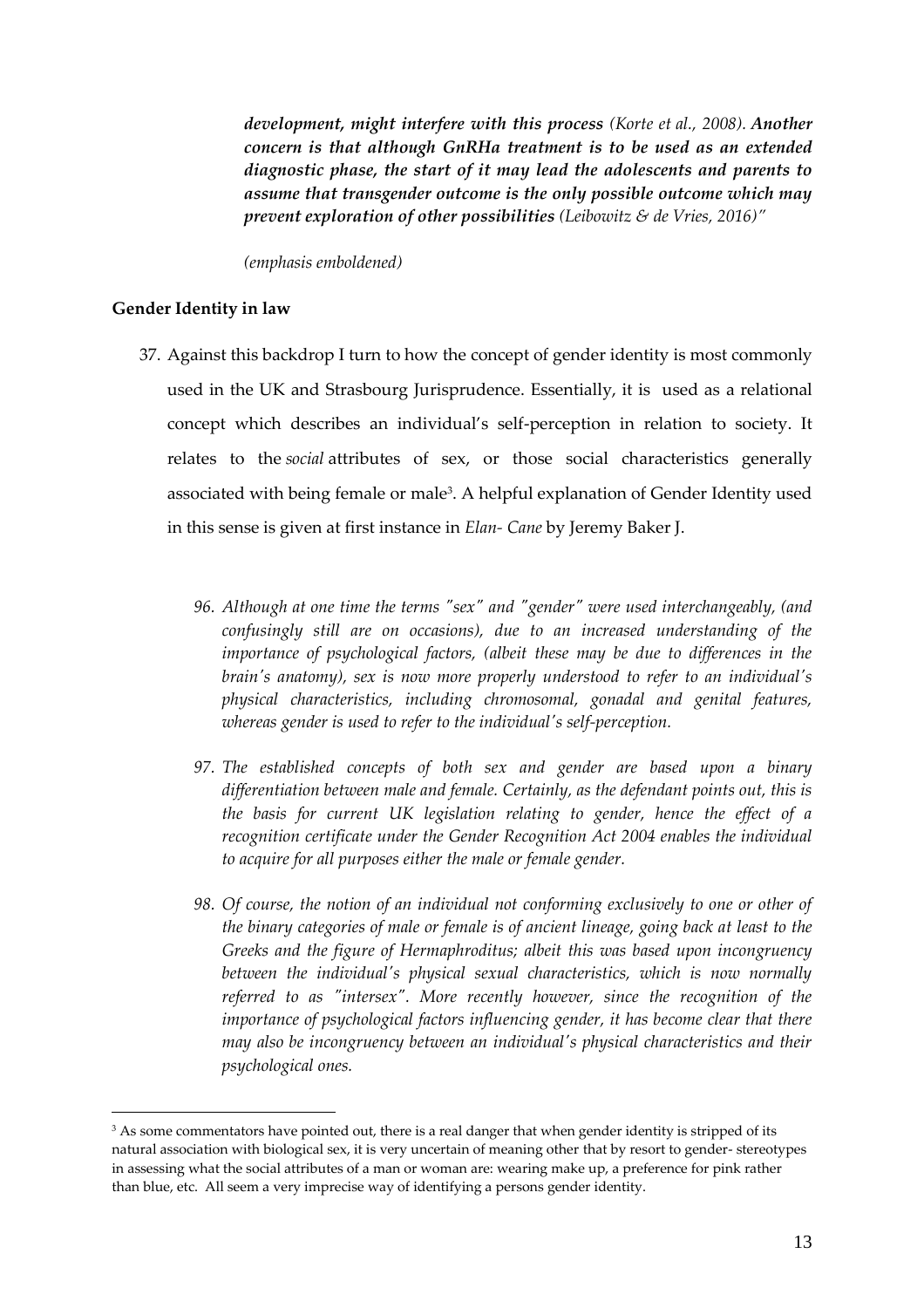- *99. The most common and certainly well-known form of this latter type of incongruency has become known as transsexuality or transgenderism, where the individual's physical sexual characteristics oppose that of their psychological ones; for which medical assistance has been available for some time, and in respect of which there is now the ability to obtain full legal recognition under the Gender Recognition Act 2004. Although this has largely resolved the legal difficulties faced by this group, it is still based upon the binary concept of gender, with the individual becoming recognised as being either male or female, usually in accordance with their psychological gender identity.*
- 38. Thus whatever its precise description (i.e. whether viewed in a binary sense, or a wider, more fluid sense) gender identity is undoubtedly an aspect of personal identity and as such is protected by Article 8 of the ECHR. As the Court of Appeal in *Elan-Cane* held:

"*There can be little more central to a citizen's private life than gender, whatever that gender may or may not be. No-one has suggested (nor could they) that the Appellant has no right to*  live as a non-binary, or more particularly as a non-gendered, person. Indeed, a gender *identity chosen as it has been here, achieved or realised through successive episodes of major surgery and lived through decades of scepticism, indifference and sometimes hostility must be taken to be absolutely central to the person's private life. It is the distinguishing feature of this Appellant's private life."*

39. Thus in legal terms, the safeguarding and preservation of gender identity and the ability of the individual to understand and determine that identity are fundamental aspects of private life, and Article 8 protects against interferences by the state with aspects of personal identity. These include for example, an individual's right to determine his or her dress or appearance: -*McFeeley v United Kingdom* (1980) 30 EHRR 161, ECtHR; *Sutter v Switzerland* (1984) 6 EHRR 272, ECtHR. Being a qualified right the State has a margin of appreciation in respect to restrictions on such a right which are deemed to be necessary in a democratic society in the interests of public safety, for the protection of public order, health or morals, or for the protection of the rights and freedoms of others.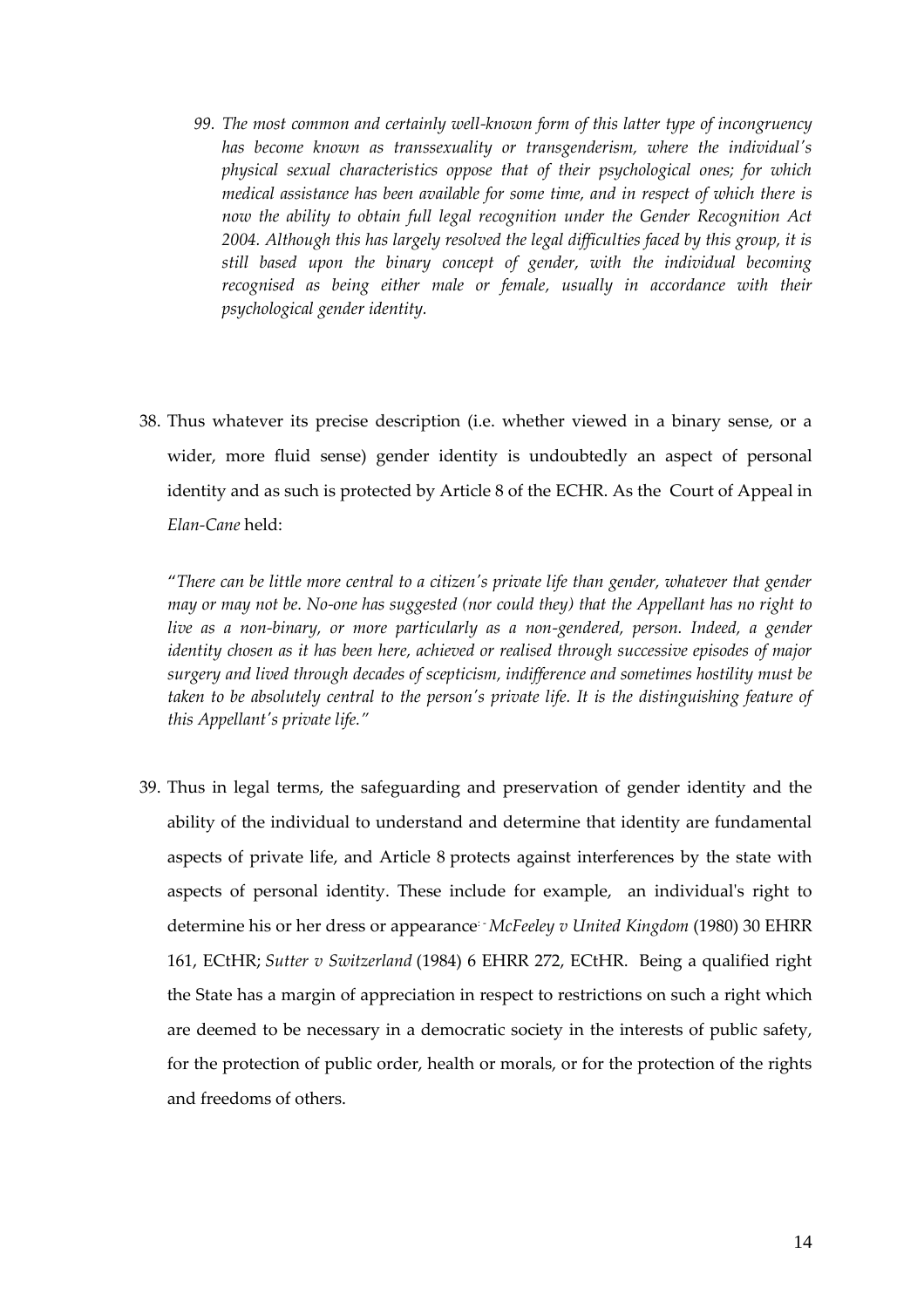40. Examples from the European Court of Human Rights are cases where the Court has held that failing to provide for the full recognition of post-operative reassigned gender identity is a breach of Article 8 and has emphasised the relationship between identity dignity, autonomy and privacy: *Goodwin v United Kingdom* (2002) 35 EHRR 447, 13 BHRC 120, ECtHR; *I v United Kingdom* (2002) 36 EHRR 967, [2002] 2 FCR 613, ECtHR. See also *Bellinger v Bellinger* [\[2003\] UKHL 21,](https://www.lexisnexis.com/uk/legal/search/enhRunRemoteLink.do?linkInfo=F%23GB%23UKHL%23sel1%252003%25year%252003%25page%2521%25&A=0.7661377381912208&backKey=20_T179939480&service=citation&ersKey=23_T179939465&langcountry=GB) [\[2003\] 2 AC 467,](https://www.lexisnexis.com/uk/legal/search/enhRunRemoteLink.do?linkInfo=F%23GB%23AC%23sel1%252003%25vol%252%25year%252003%25page%25467%25sel2%252%25&A=0.10097869319935793&backKey=20_T179939480&service=citation&ersKey=23_T179939465&langcountry=GB) [\[2003\] 2 All ER](https://www.lexisnexis.com/uk/legal/search/enhRunRemoteLink.do?linkInfo=F%23GB%23ALLER%23sel1%252003%25vol%252%25year%252003%25page%25593%25sel2%252%25&A=0.5230148835129461&backKey=20_T179939480&service=citation&ersKey=23_T179939465&langcountry=GB)  [593](https://www.lexisnexis.com/uk/legal/search/enhRunRemoteLink.do?linkInfo=F%23GB%23ALLER%23sel1%252003%25vol%252%25year%252003%25page%25593%25sel2%252%25&A=0.5230148835129461&backKey=20_T179939480&service=citation&ersKey=23_T179939465&langcountry=GB) (declaration of incompatibility re. the [Matrimonial Causes Act 1973 s](https://www.lexisnexis.com/uk/legal/search/enhRunRemoteLink.do?linkInfo=F%23GB%23UK_ACTS%23sect%2511%25num%251973_18a%25section%2511%25&A=0.6882370757356655&backKey=20_T179939480&service=citation&ersKey=23_T179939465&langcountry=GB)  [11\(c\)](https://www.lexisnexis.com/uk/legal/search/enhRunRemoteLink.do?linkInfo=F%23GB%23UK_ACTS%23sect%2511%25num%251973_18a%25section%2511%25&A=0.6882370757356655&backKey=20_T179939480&service=citation&ersKey=23_T179939465&langcountry=GB) (repealed) preventing transsexuals from marrying).

## **Framework for considering whether a ban is compatible with human rights.**

- 41. By Section 6(1) of the HRA it is unlawful for a public authority to act in a way which is incompatible with an ECHR right. Section 4 of the HRA gives the court power to make a declaration of incompatibility.
- 42. As noted above, the right which is most obviously engaged by parents and children in relation to a ban on conversion therapy is Article 8, although it is also likely that, Article 9 (Freedom of thought, conscience and religion); Article 10 (Freedom of expression)<sup>4</sup>; Article 11 (freedom of peaceful assembly and freedom of association with others) may apply to specific groups or in particular circumstances, and Article 2 of the First Protocol with respect to the right of education and the right that a child's upbringing be in accordance with a parents religious and philosophical convictions.
- 43. Article 8 provides:-

#### Article 8

*1. Everyone has the right to respect for his private and family life, his home and his correspondence.* 

<sup>4</sup> See in particular with respect to counselling: *Open Door and Dublin Well Woman v Ireland* (App. 14234/88) 29 October 1992, where the Strasbourg Court held that a law prohibiting pregnancy counsellors from providing information about the availability of abortion in Great Britain was an unlawful interference with the rights of the counselling groups and those receiving the counselling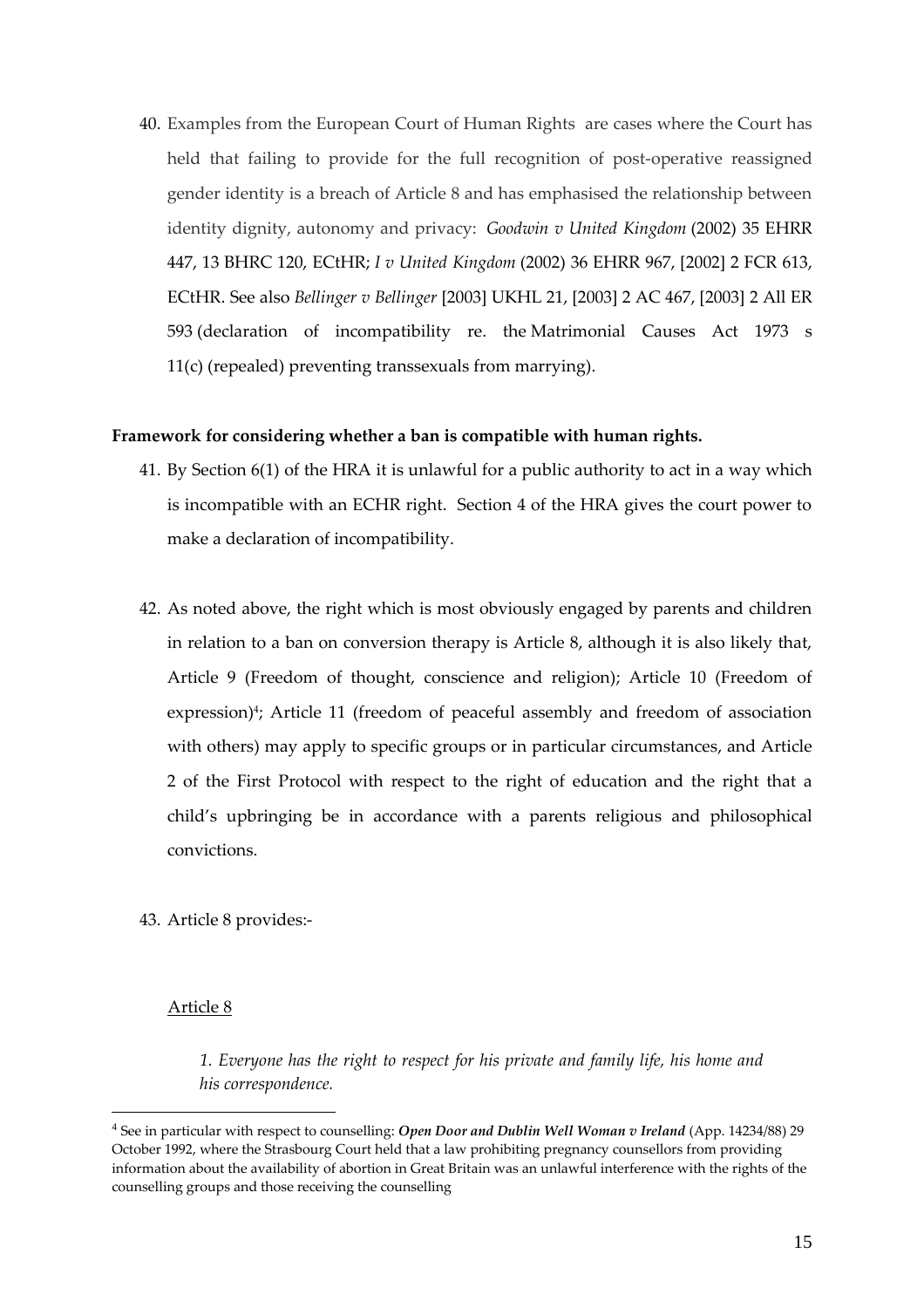*2. There shall be no interference by a public authority with the exercise of this right except such as is in accordance with the law and is necessary in a democratic society in the interests of national security, public safety or the economic wellbeing of the country, for the prevention of disorder or crime, for the protection of health or morals, or for the protection of the rights and freedoms of others."* 

- 44. As already explained rights protected by Article 8 (and 9, 10, 11) are qualified rights, This means that a public authority (e.g. through legislation) may interfere with them in certain circumstances. But any interference must be:-
	- (a) prescribed by law;
	- (b) pursue a legitimate aim; and
	- (c) be necessary in a democratic society.

## Prescribed by law

45. "Prescribed by law" is helpfully explained in: *R (Bridges) v Chief Constable of South Wales Police* [2020] 1 WLR 5037, where the Court of Appeal approved the following summary of the relevant legal principles on this issue (§55):

*(1) The measure in question (a) must have 'some basis in domestic law' and (b) must be 'compatible with the rule of law', which means that it should comply with the twin requirements of 'accessibility' and 'foreseeability': Sunday Times v United Kingdom (1979) 2 EHRR 245 ; Silver v United Kingdom (1983) 5 EHRR 347 ; and Malone v United Kingdom (1984) 7 EHRR 14 .*

*(2) The legal basis must be 'accessible' to the person concerned, meaning that it must be published and comprehensible, and it must be possible to discover what its provisions are. The measure must also be 'foreseeable' meaning that it must be possible for a person to foresee its consequences for them and it should not 'confer a discretion so broad that its scope is in practice dependent on the will of those who apply it, rather than on the law itself': Lord Sumption JSC in P [2019] 2 WLR 509 , para 17.*

*(3) Related to (2), the law must 'afford adequate legal protection against arbitrariness and accordingly indicate with sufficient clarity the scope of discretion conferred on the competent authorities and the manner of its exercise': S v United Kingdom, 48 EHRR 50, paras 95 and 99.*

*(4) Where the impugned measure is a discretionary power, (a) what is not required is 'an over-rigid regime which does not contain the flexibility which is needed to avoid an unjustified interference with a fundamental right' and (b) what is required is that*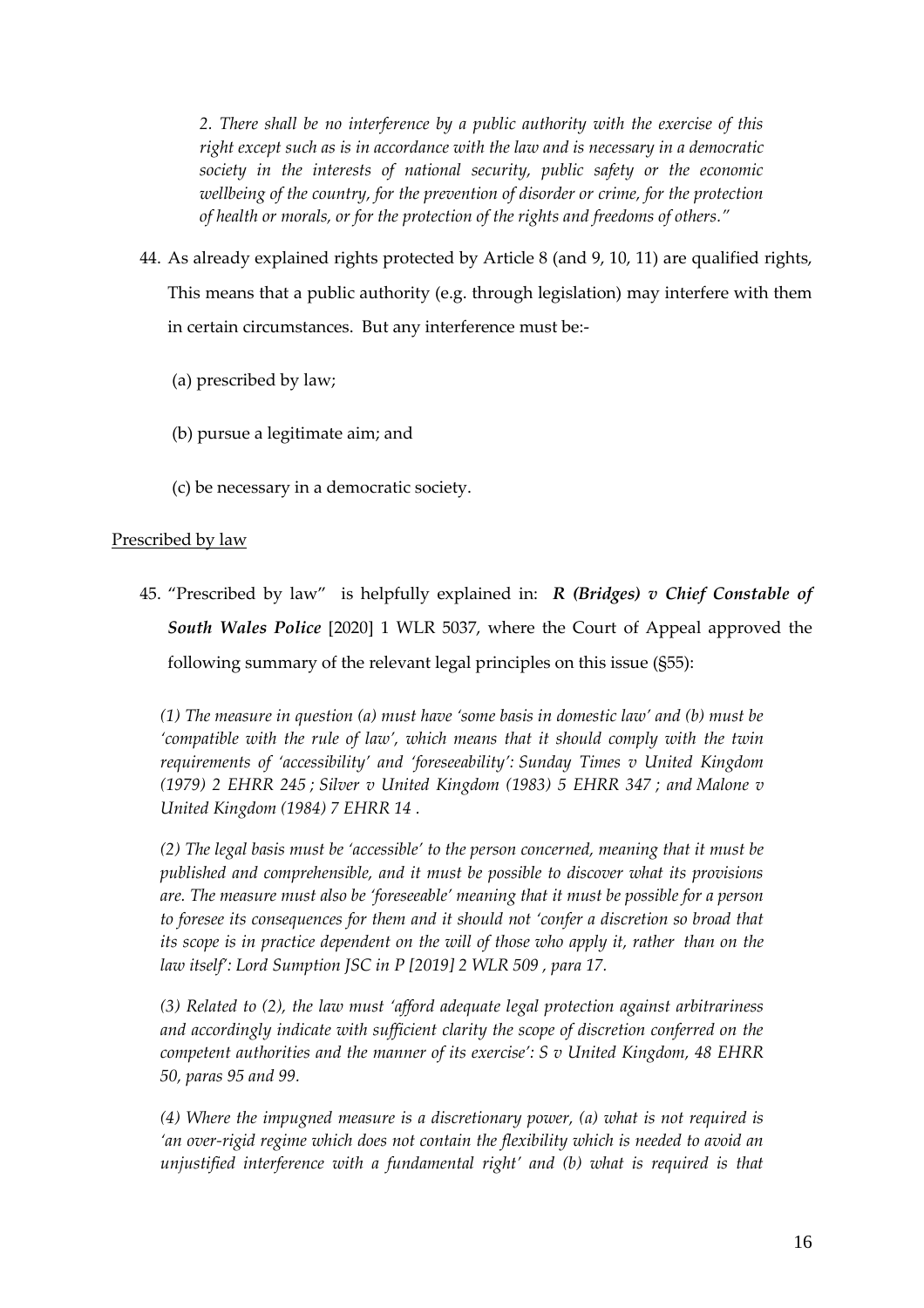*'safeguards should be present in order to guard against overbroad discretion resulting in arbitrary, and thus disproportionate, interference with Convention rights': per Lord Hughes JSC in Beghal v Director of Public Prosecutions [2016] AC 88 , paras 31 and 32. Any exercise of power that is unrestrained by law is not 'in accordance with the law'.*

*(5) The rules governing the scope and application of measures need not be statutory, provided that they operate within a framework of law and that there are effective means of enforcing them: per Lord Sumption JSC in Catt at para 11.*

*(6) The requirement for reasonable predictability does not mean that the law has to codify answers to every possible issue: per Lord Sumption JSC in Catt at para 11."*

## Legitimate aim

46. In the present context a likely legitimate aim of any proposed legislation is likely to be said to be the protection of health and the protection of the rights and freedoms of others.

## Necessary in a democratic society

- 47. A key issue will be whether any interference by way of legislation with the rights of parents or children with respect to the therapy they may wish to receive is whether the measure (in our situation a legislative ban) is *"necessary in a democratic society"*. It will only be so if it responds to a "pressing social need"<sup>5</sup> and if it is proportionate, having regard to the aims pursued.
- 48. In considering whether an interference is proportionate the court will usually apply *Bank Mellat v HMT (No.2)* [2014] AC 700 (§74) criteria:
	- a. Whether the objective of the measure is sufficiently important to justify the limitation of a protected right;
	- b. Whether the measure is rationally connected to the objective;
	- c. Whether a less intrusive measure could have been used without unacceptably compromising the achievement of the objective;

<sup>5</sup> See e.g. *R v Shayler* [2003] 1 AC 247, Lord Bingham at §23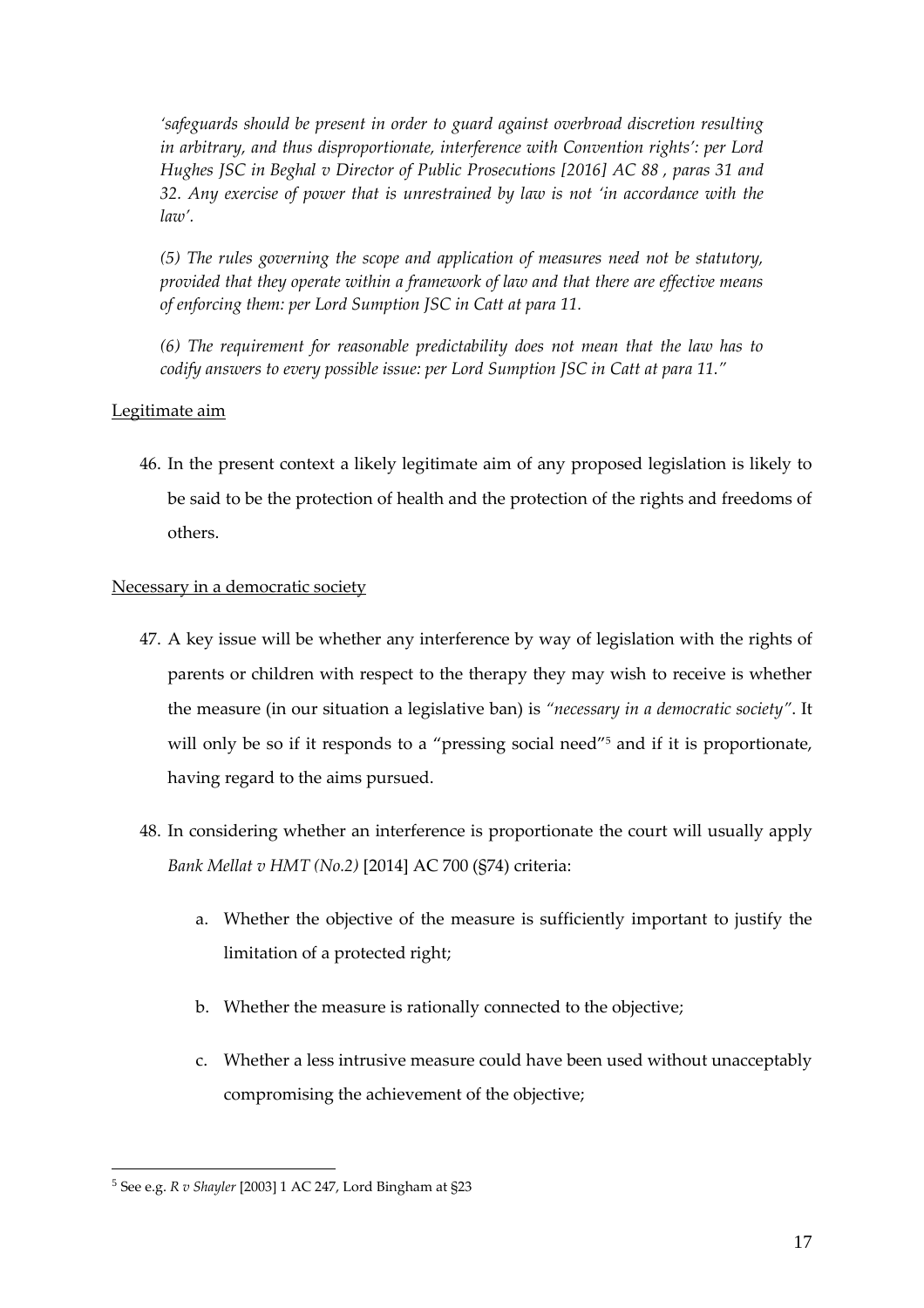- d. Whether, balancing the severity of the measure's effects on the rights of the persons to whom it applies against the importance of the objective, to the extent that the measure will contribute to its achievement, the former outweighs the latter. In essence, this question asks whether the impact of the rights infringement is disproportionate to the likely benefit of the impugned measure.
- 49. The context of any proposed legislation would need to have regard to the established law on medical treatment and consent. I therefore summarise this briefly below.

## **Consent to medical treatment**

- 50. For treatment to be given lawfully by a doctor, two things must be satisfied in all cases:
	- i. The treatment must be determined by the doctor to be in the best interests of the patient (or at least not harmful to the patient); and
	- ii. Unless the patient is incapacitated, the doctor must receive effective legal consent to the treatment.
- 51. Children aged 16 and 17 years old are presumed to have capacity to consent. Section 8(1) of the Family Law Reform Act 1969 provides:

"*The consent of a minor who has attained the age of sixteen years to any surgical, medical or dental treatment which, in the absence of consent, would constitute a trespass to his person, shall be as effective as it would be if he were of full age; and where a minor has by virtue of this section given an effective consent to any treatment it shall not be necessary to obtain any consent for it from his parent or guardian."*

52. Children under the age of 16 can only lawfully consent to treatment if they are considered *Gillick* competent: the judge-made test which requires that the child:

> (i) Understands the nature of their medical condition and the proposed treatment;

(ii) Understands the moral and family issues involved;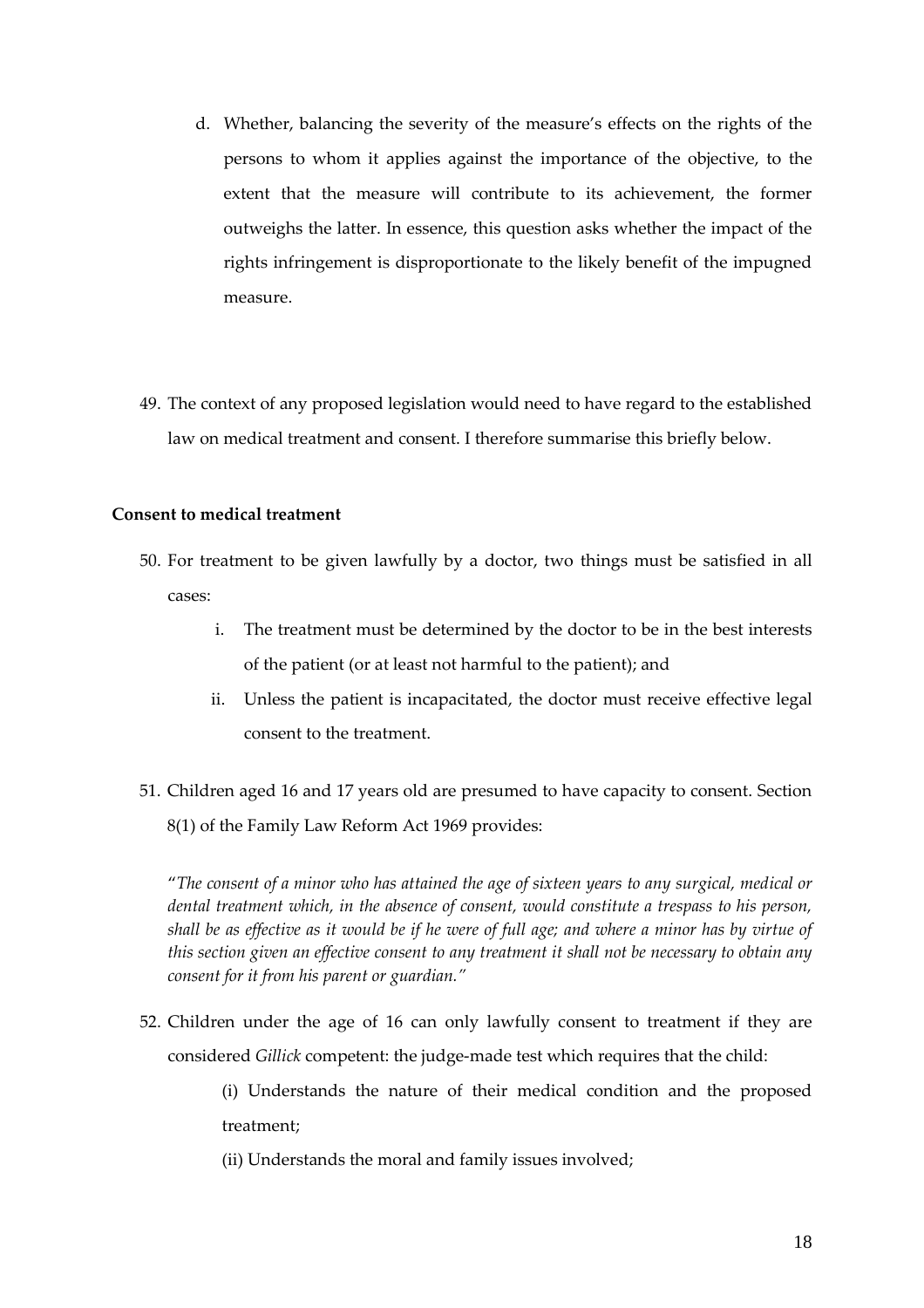- (iii) Possesses the necessary 'experiences of life';
- (iv) Is not fluctuating between a state of competence and incompetence; and
- (v) Can weigh the information appropriately to be able to reach a decision.
- 53. As explained by Lord Scarman at p189:

"*It is not enough that she should understand the nature of the advice which is being given: she must also have a sufficient maturity to understand what is involved*."

54. In *Re R (a minor) (wardship: consent and treatment)* [1992] Fam 11 at p26 the Court of Appeal emphasised the need for full understanding of the treatment in question:

> "*What is involved is not merely an ability to understand the nature of the treatment… but a full understanding and appreciation of the consequences both of the treatment in terms of intended and possible side effects and, equally important, the anticipated consequences of failure to treat"*

## **Legal analysis and summary**

- 55. I specifically now consider the questions in the request for advice and seek to give a legal analysis of the relevant issues.
- 56. First, it is necessary to appreciate that Gender identity is not identified as a protected characteristic in the Equality Act 2010. Gender identity (whatever its precise meaning) is conceptually different from both "sex" and "sexual orientation" which are protected characteristics.
- 57. Second, in law, "sex" does not mean or include self-identified sex or gender identity. Sex in legislation such as the Census Act 1920, or the Gender Recognition Act 2004, or the Equality Act 2010 means legal sex: that is to say, birth sex, or by reason of the operation of section 9 of the Gender Recognition Act, the sex one becomes as a result of being issued with a Gender Recognition Certification.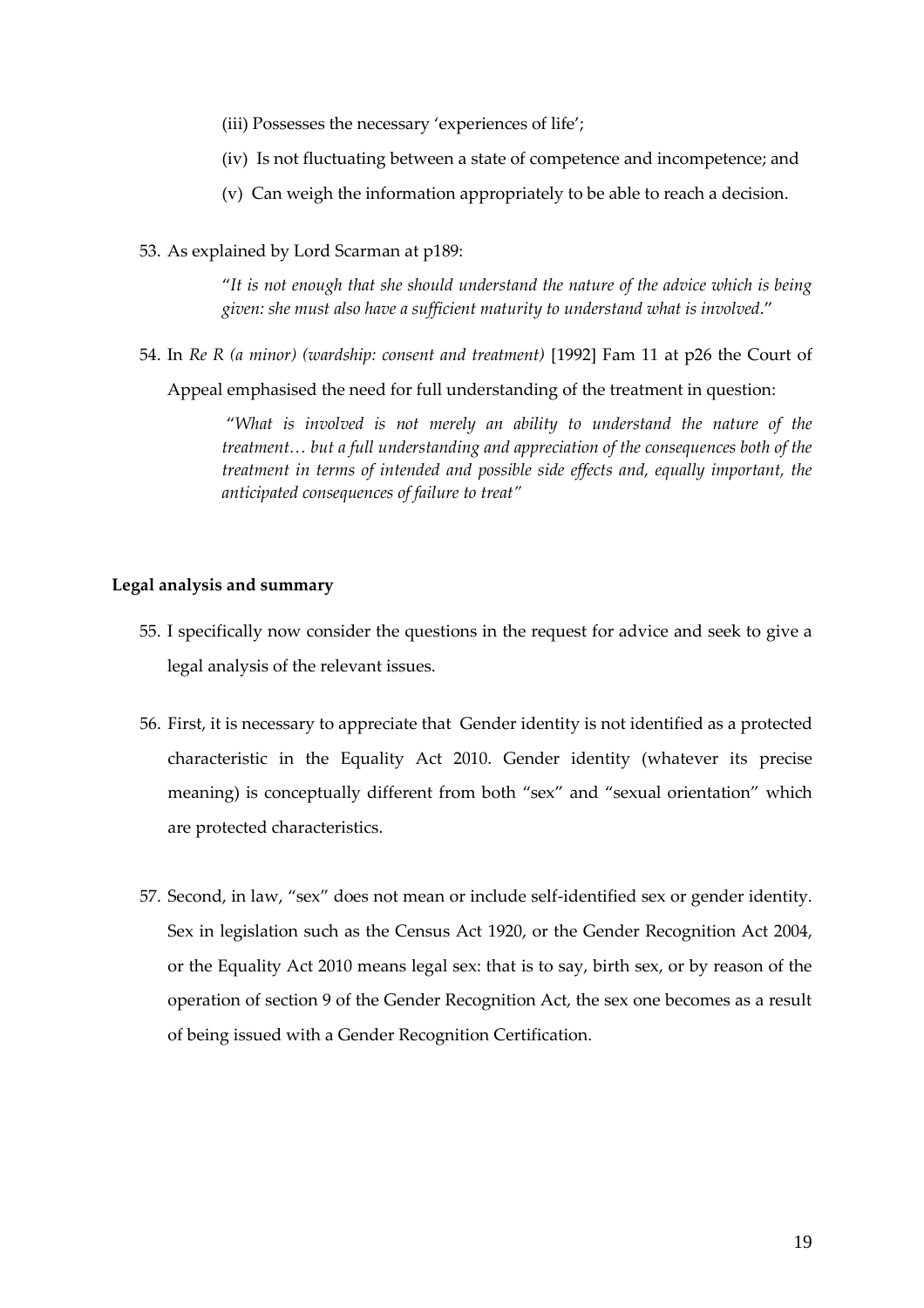- 58. Sex in law is a binary and (save for legal mechanism of s.9 of the Gender Recognition Act<sup>6</sup> which treats a person with a gender recognition certificate in law as possessing the sex of the acquired gender<sup>7</sup> ) a biological concept, there is a male and a female sex and no in between. Which side of the binary division one falls on is determined by *"[one's] individual's physical characteristics, including chromosomal, gonadal and genital features" (R* (*Elan-Cane) v [Secretary of State for the Home Department](https://www.iclr.co.uk/document/2018001678/casereport_961cbda2-663f-49b7-b7f9-4d7f0ee5a821/html)* [2018] EWHC 1530 (Admin); [\[2018\] 1 WLR 5119](http://www.iclr.co.uk/document/2018001678/casereport_961cbda2-663f-49b7-b7f9-4d7f0ee5a821/html) [96]; see further *Corbett v Corbett* [1971] P 83)." 8
- 59. Sexual orientation is a relational concept by definition in s.12 of the Equality Act 2010 and is a protected characteristic. i.e. discrimination on grounds of sexual orientation is unlawful. It is defined by reference to sexual orientation or attraction to another person's sex (i.e. male or female) not gender. It is possible to be sexually orientated to both males and females and this is reflected in terms of the Act. There are thus only three possible answers to the question: what is your sexual orientation (to what sex are you attracted)?: male, female or both.
- 60. By contrast **"**Gender Identity" is much wider relational concept than sexual orientation. For those whose identity aligns with their biological sex, a person's gender identity will be the same as their biological sex, e.g. male or female (sometimes called cis-gender). For those whose gender identity is wholly that of the sex opposite to their biological sex, they may be described as transgender or trans. But there are other gender identities which do not fit into this binary divide. Gender

#### **9 General**

**<sup>6</sup>** Section 9 GRA 2004 provides

<sup>(1)</sup> Where a full gender recognition certificate is issued to a person, the person's gender becomes for all purposes the acquired gender (so that, if the acquired gender is the male gender, the person's sex becomes that of a man and, if it is the female gender, the person's sex becomes that of a woman).

 $<sup>7</sup>$  Note. The language in the Gender Recognition Act 2004 is agreed by many commentators to be muddled as it</sup> repeatedly conflates gender and sex

<sup>8</sup> See Karon Monaghan QC: the *Forstater* Employment Tribunal judgment: a critical appraisal in light of Miller .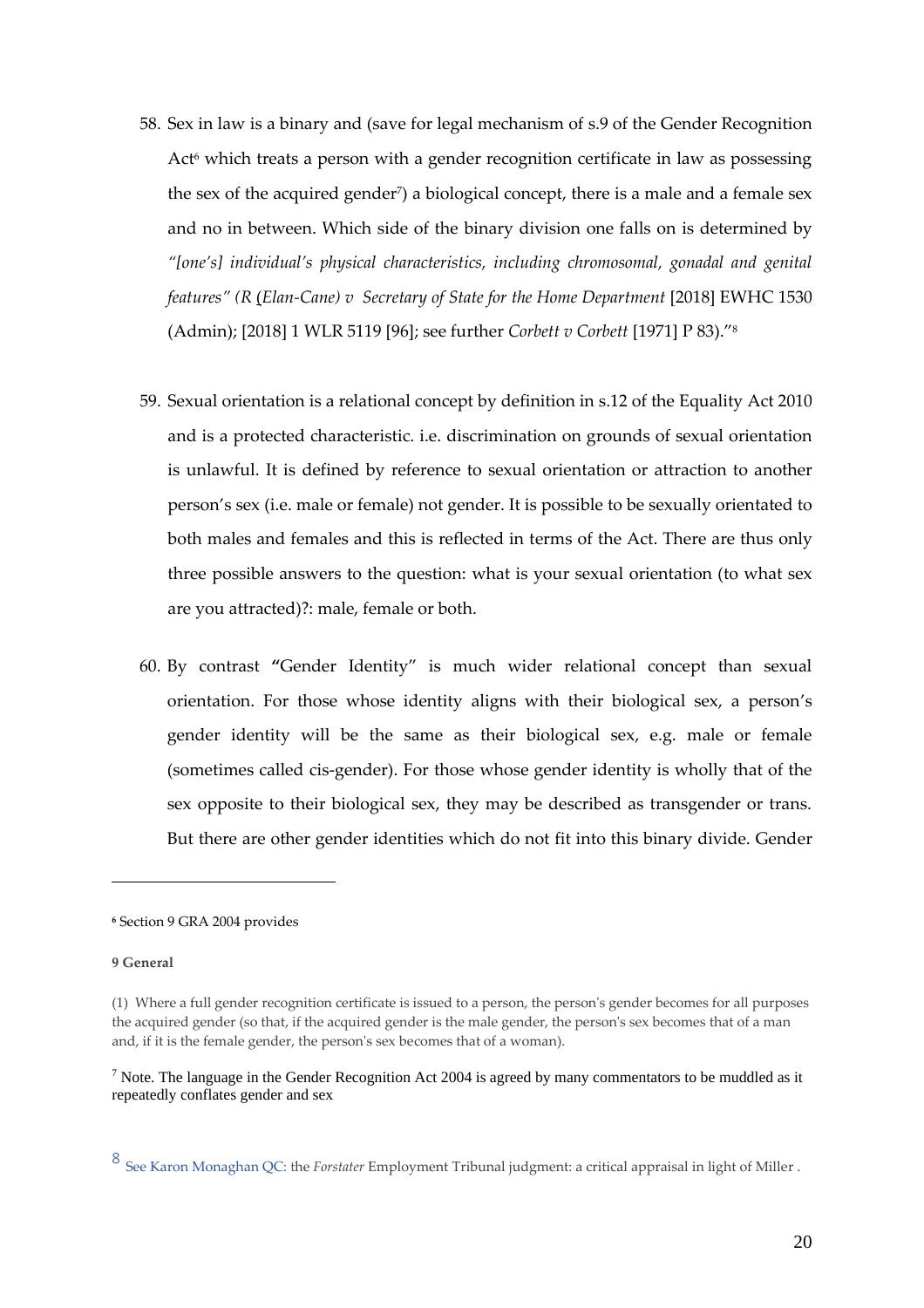identity is capable of encompassing non-binary, gender-fluid, genderqueer, pangender, and other identities.

## **Application to children and conflict with parental rights and responsibility**

- 61. Whether gender identity, as an aspect of personal identity, is protected under Article 8 (an aspect of private and family life) or the other potentially relevant qualified<sup>9</sup> rights, the application of such rights to children and the conflicting rights of parents with parental responsibility is complex.
- 62. The *Tavistock* case itself has considered the question of the extent to which children, some aged as young as 10, can lawfully give consent to medical intervention aimed at blocking puberty and changing the physiological characteristics of their biological sex. Applying *Gillick* to the facts of the instant case the Divisional Court has held that most children under 16 are unlikely to be capable of giving consent to such treatment.
- 63. In the course of argument in that case, the scope of parental responsibility with regards to the growing autonomy of the child was considered, particularly by reference to the cases of *Gillick* itself, and *Hewer v Bryant*, and Lord Denning's dictum (approved by the majority in *Gillick*) to the effect that:-

*" the legal right of a parent to the custody of a child ends at the eighteenth birthday; and even up till then, it is a dwindling right which the courts will hesitate to enforce against the wishes of the child, the older he is. It starts with a right of control and ends with little more than advice."*

64. It is therefore an open question and likely to be child-specific and decision specific, at what age a child has sufficient autonomy to determine their own gender identity under Article 8 for any particular purpose. That said, some general statements may be capable of being made. Ordinarily one would not expect a five-year old's assertion (however naïvely or sophisticatedly expressed) that their physical sexual

 $9$  i.e. a right subject to limitations prescribed by law which are necessary in a democratic society in the interests of public safety, for the protection of public order, health or morals, or for the protection of the rights and freedoms of others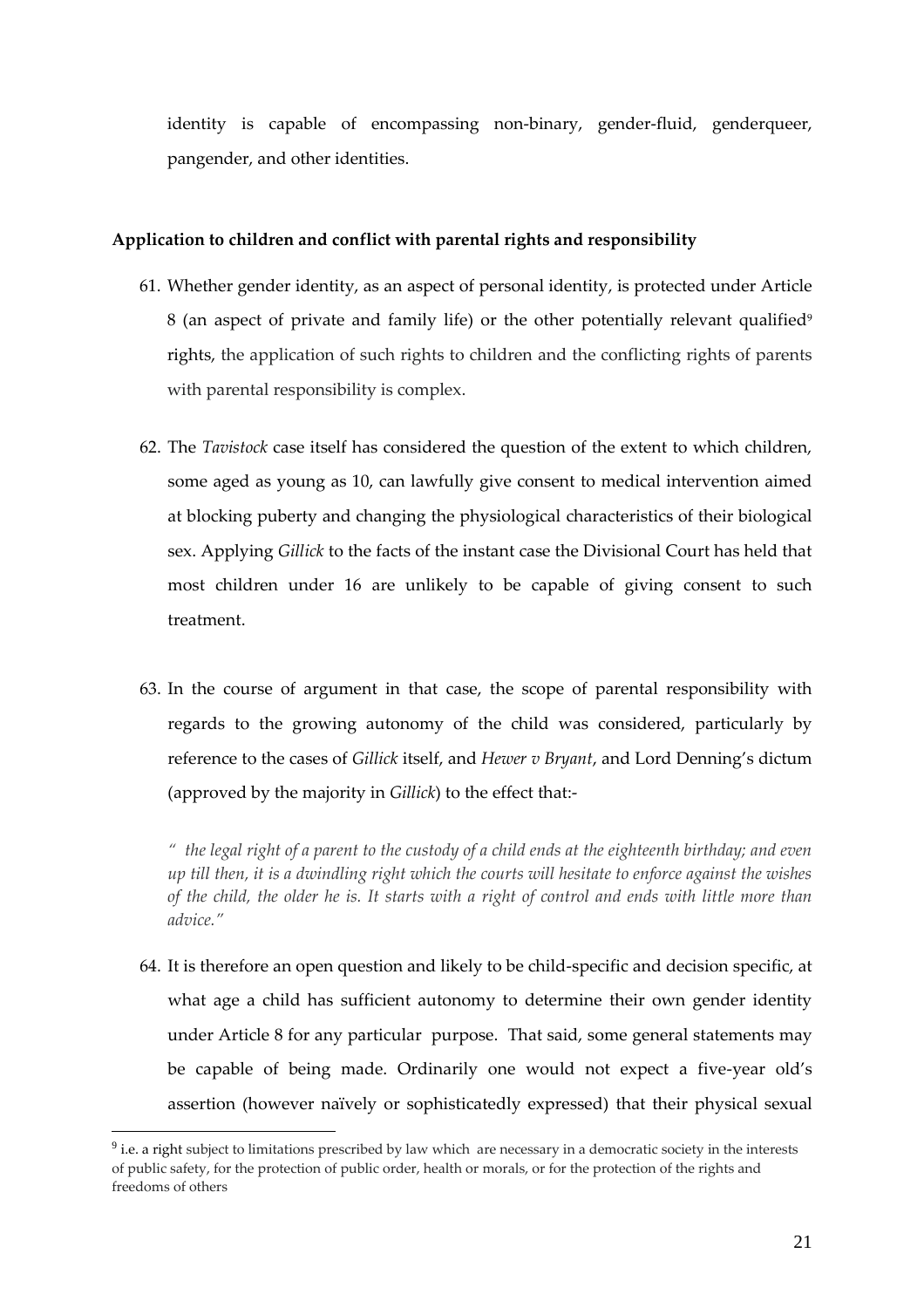characteristics were in opposition to, or incongruent with, that of their psychological identity, to be determinative of that child's gender identity at any given time. On the contrary it is the very nature of gender identity that it may be fluid and liable to change over time particularly though the process of puberty.

- 65. Yet is clear from DSM V, and the facts of the Tavistock case that certainly for children as young as 9 or 10, clinicians have taken the view that expressions of gender identity by such young children are sufficiently permanent (i.e. lasting at least 6 months) that a diagnosis of gender dysphoria is appropriate and even that treatment for such dysphoria by means of puberty blockers may be given based on that child's consent to treatment.
- 66. For reasons examined in the Tavistock case, treatment given on such a basis to young children is highly controversial particularly because of the irreversible effects of cross sex hormones which the vast majority of children who commence puberty blockers go on to take.
- 67. If it is accepted that children of such a young age do not have capacity to determine their own gender identity for specific decisions, then the responsibility for those decisions falls within the sphere of parental responsibility<sup>10</sup>. Indeed a parent of a child, just as much as the child, has a right under Article 8 to respect for private and family life home and correspondence and sometimes those rights may be in conflict. Generally speaking it is usual (and lawful) to accept a parent's consent for decisions with regard to medical intervention for children who are not *Gillick* competent to make the decision for themselves. In such circumstances the parent will be exercising both a right and a duty as a parent.*"*. This provision is a reflection of the view that parents do have protection of rights with respect to how their children are brought up and educated. Those qualified rights should not be interfered with unless the interference is necessary in a democratic society in the interests of public safety,

<sup>&</sup>lt;sup>10</sup> I do not here discuss the controversial decision of *AB* which suggests that parental responsibility and a child's ability to consent co-exist so long as the parent and child agree.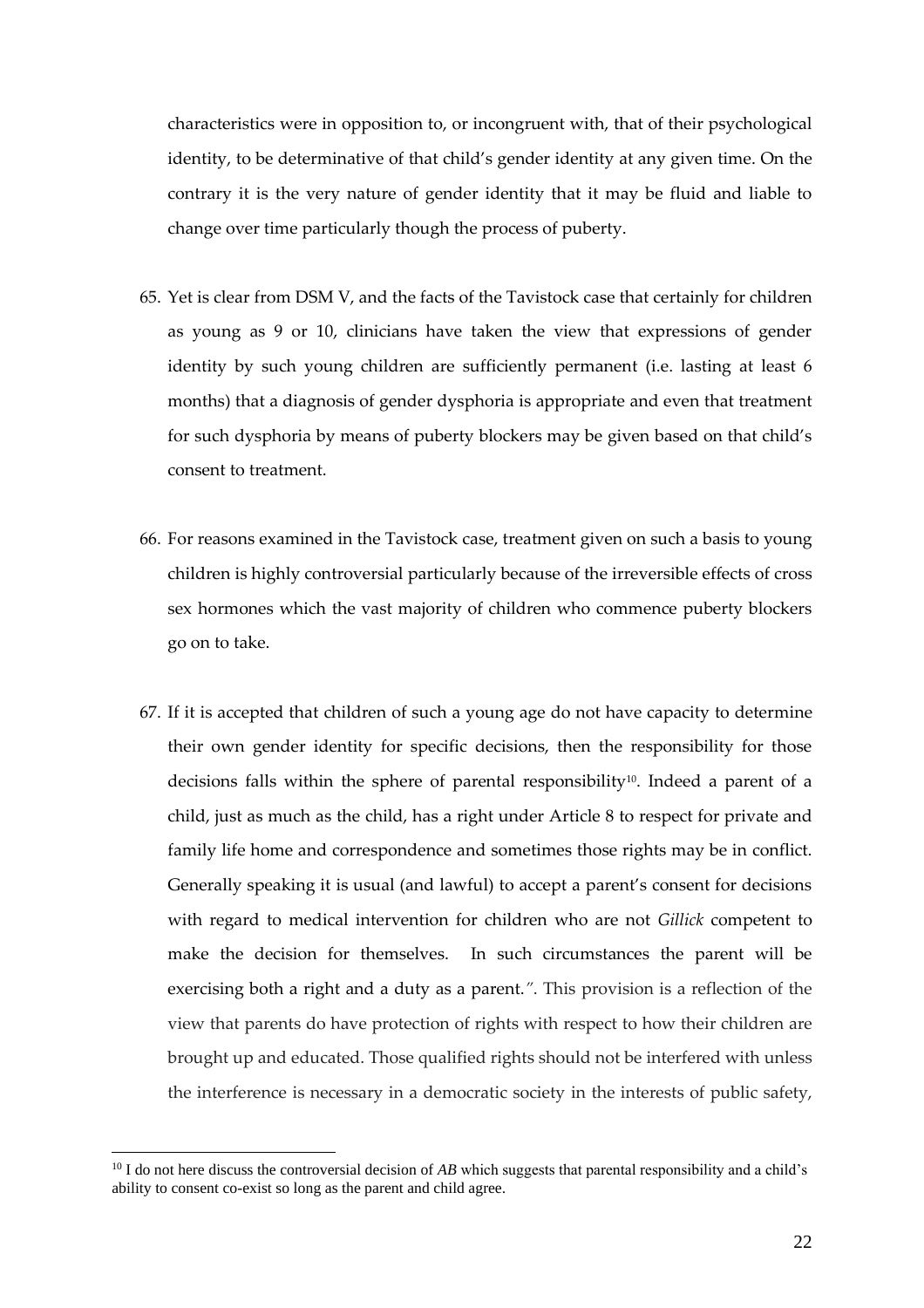for the protection of public order, health or morals, or for the protection of the rights and freedoms of others.

68. These general concerns therefore inform the approach to the question of whether a prohibition on 'conversion therapy' as it has variously been described is likely to be lawful, or in fact conflict with, the rights of others, including parents, exercising the rights and duties of parental responsibility over their children.

#### **Answers to specific questions**

#### (1**) Is there is an inadequate evidence base from which to ban conversion therapy;**

- 69. It may be seen from the above range of definitions that "conversion" therapy may be cast extremely widely and includes any intervention which seeks to change the sexual orientation or *gender identity* of a person. It may include all adults and children, or be restricted to children under 16 and vulnerable persons. But clearly the wider the scope for the ban, the more pressing must be the social need and the more robust the evidence must be to justify it as proportionate.
- 70. Against that backdrop, it is entirely unclear what the evidence base is said to be to support the prohibition of therapy designed to cancel or suppress *gender identity*. On the contrary, as DSM V makes clear, desistence of gender dysphoria (incongruence of gender identity with biological sex) through puberty is a natural phenomenon which occurs in the majority of cases. Can it really be the intention of legislation to prohibit and render unlawful the natural pubertal process which has the effect of suppressing the perceived gender incongruence? Yet that is what "*watch and wait*" therapy, (an entirely respectable and evidence based psychological therapy) is intended to achieve.
- 71. Moreover as noted above, the literature reports that:-
	- (i) Many prepubertal children with gender dysphoria no longer experience gender dysphoria in adolescence, and the experience of romantic and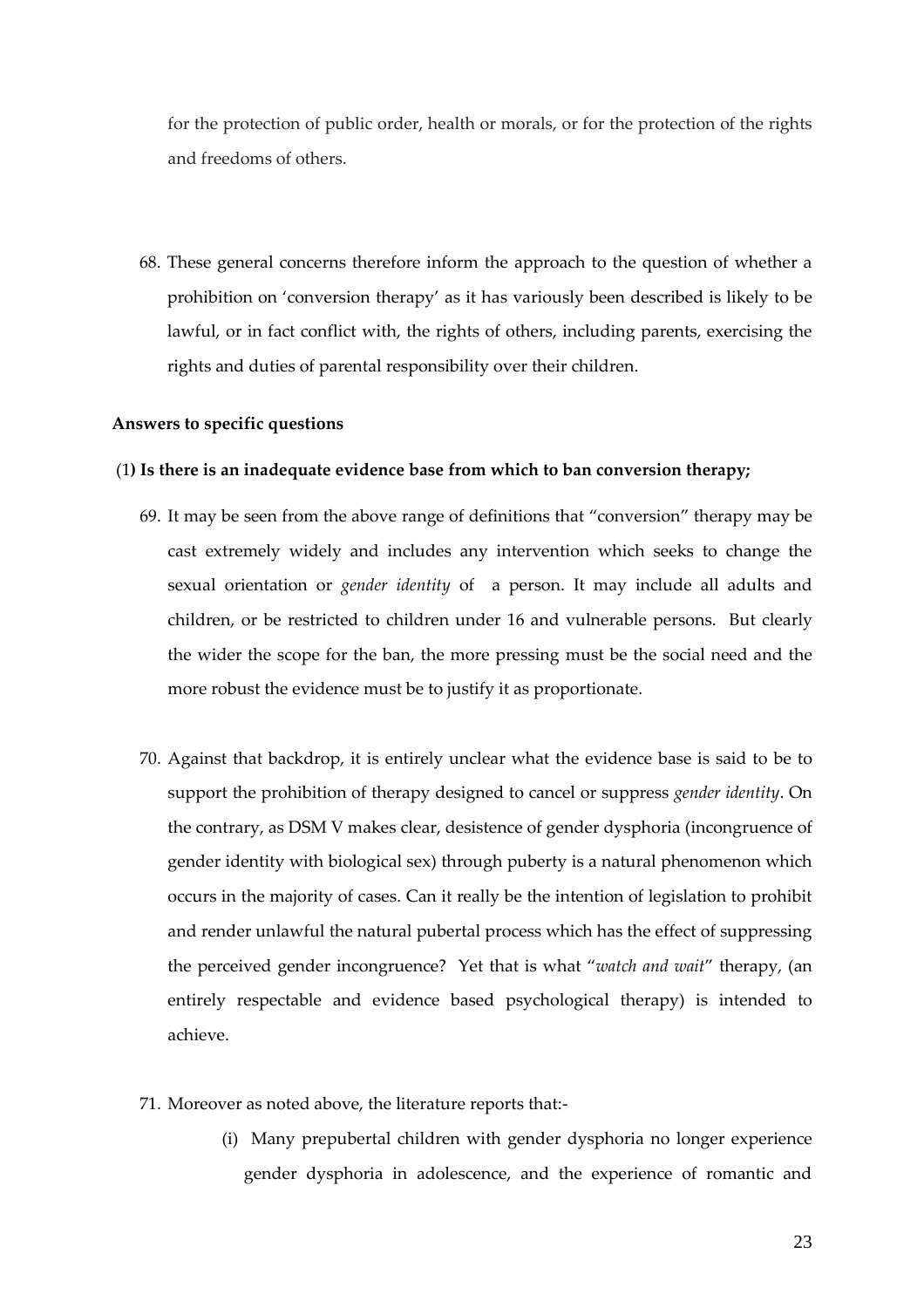sexual attraction is thought to play an important role in this process (Steensma, Biemond, de Boer, & Cohen-Kettenis, 2011).

- (ii) Some may come to understand themselves as homosexual or bisexual (Steensma et al., 2011). This is extremely important. It may be that by prohibiting "conversion therapy" as so defined with only the exception for treatment directed at achieving gender transition (e.g. puberty blockers and cross sex hormones) that children growing up are actively prevented from developing into homosexuals or bisexuals.
- (iii) GnRHa, by blocking sexual development, might interfere with this process (Korte et al., 2008).
- (iv) Another concern is that although GnRHa treatment is to be used as an extended diagnostic phase, the start of it may lead the adolescents and parents to assume that transgender outcome is the only possible outcome which may prevent exploration of other possibilities (Leibowitz & de Vries, 2016)
- 72. It is difficult therefore to accept that there is a sufficient evidence base to justify a widely drawn prohibition of gender identity conversion therapy as a pressing social need. Such legislation is likely to prohibit treatment which is clinically indicated and appropriate and which the child (or parent on her behalf if not Gillick competent) may wish to undergo voluntarily and without coercion. If the concern of those who put forward the legislation is to prohibit coercive, unethical inhumane practices, wording which is unnecessarily wide and liable to result in treatment being prohibited which is entirely appropriate and lawful is clearly inappropriate. It is not easy to see how this problem is overcome by the kind of exceptions listed in say, the Canada Nova Scotia example, since even if limited to children under 16, the issue in relation to parental rights and treatment and upbringing in accordance with parental religious and philosophical convictions remains.

# **(2) there is no agreed approach to gender identity per se, with many people disavowing they have one.**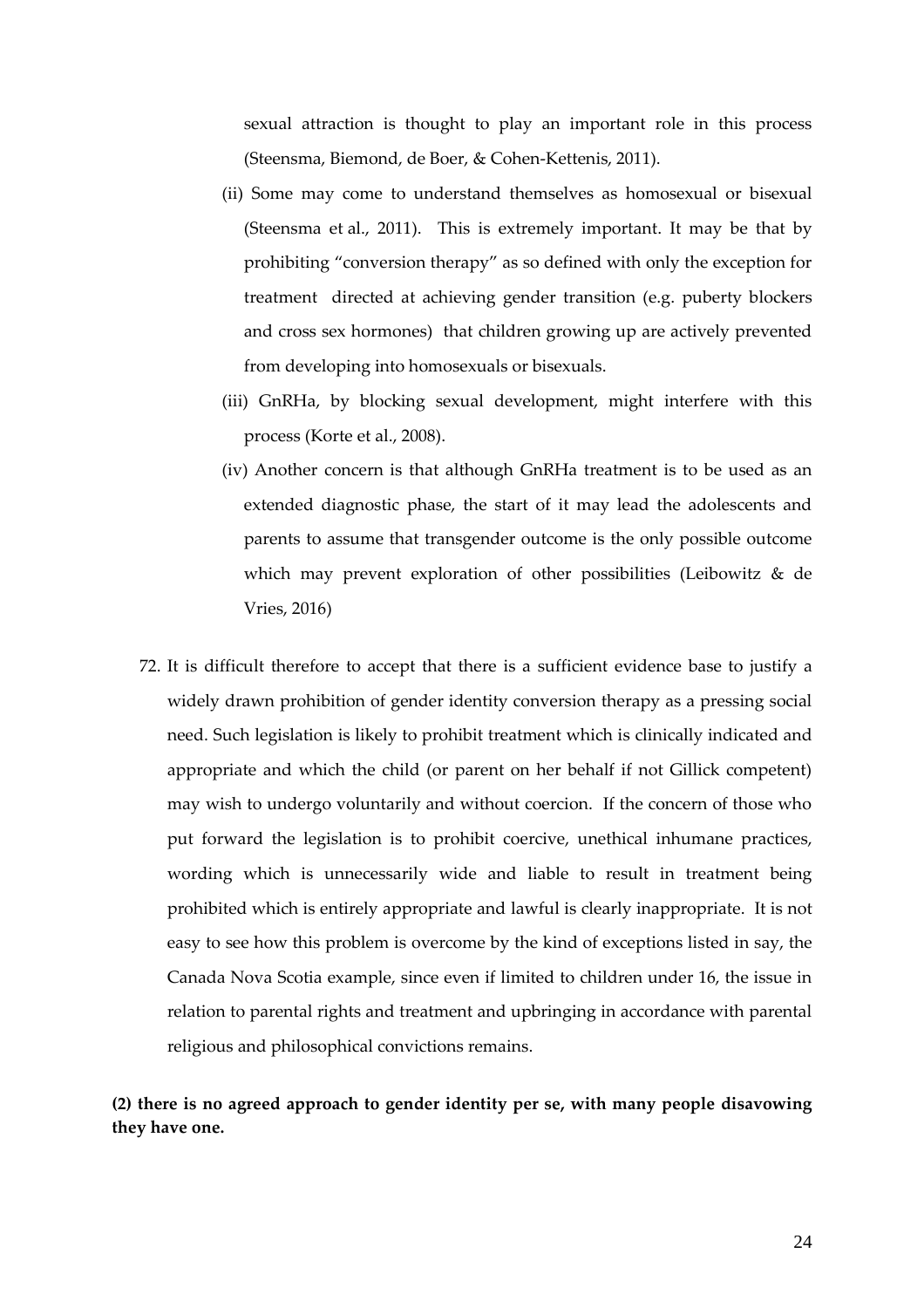73. The second point to make is that a definition of gender identity would be required. While not insurmountable, a problem is that once gender identity is not seen as a binary concept but as an expression of a person's social relations and self-perception, it is very difficult to be precise as to what conversion therapy in such context might include, rendering such a provision void for uncertainty, or not "*in accordance with law*". Equally how permanent or otherwise such gender identity must be before it must not be subject to conversion therapy, is open-ended. That too is a recipe for confusion and runs the risk of criminalizing or rendering unlawful the provision of therapies that are designed to ameliorate suffering in the individual, and reconcile them to their biological sex.

#### **(3) whether a ban would be more harmful than the problem it seeks to remedy**

- 74. If the ban is as wide as the Australian Capital Territory definition, then no proper account is given of consent. As summarised above, for treatment to be given lawfully by a doctor or other care-giver, two things must be satisfied in all cases:
	- i. The treatment must be determined by the doctor/care-giver to be in the best interests of the patient (or at least not harmful to the patient); and
	- ii. Unless incapacitated, the doctor must receive effective legal consent to the treatment – either from the patient, or if a child, his/her parent.
- 75. It is not usual for the law to trespass into the sphere of medical judgment as to what treatments are or are not in a patient's best interests in the specific circumstances of the case. This is usually best left to the medical profession and the appropriate professional regulatory bodies. There is, so far as I am aware no credible evidence that the absence of legislation governing the use of medical treatment for gender dysphoria, has resulted in improper 'conversion' treatment being given against any patient's consent, save for the facts of the Tavistock case itself where the Tavistock have relied on the supposed consent of a children as young as 10 for the administration of highly potent medication by way of puberty blocker treatment later to be followed by cross sex hormones which are irreversible in their effects. I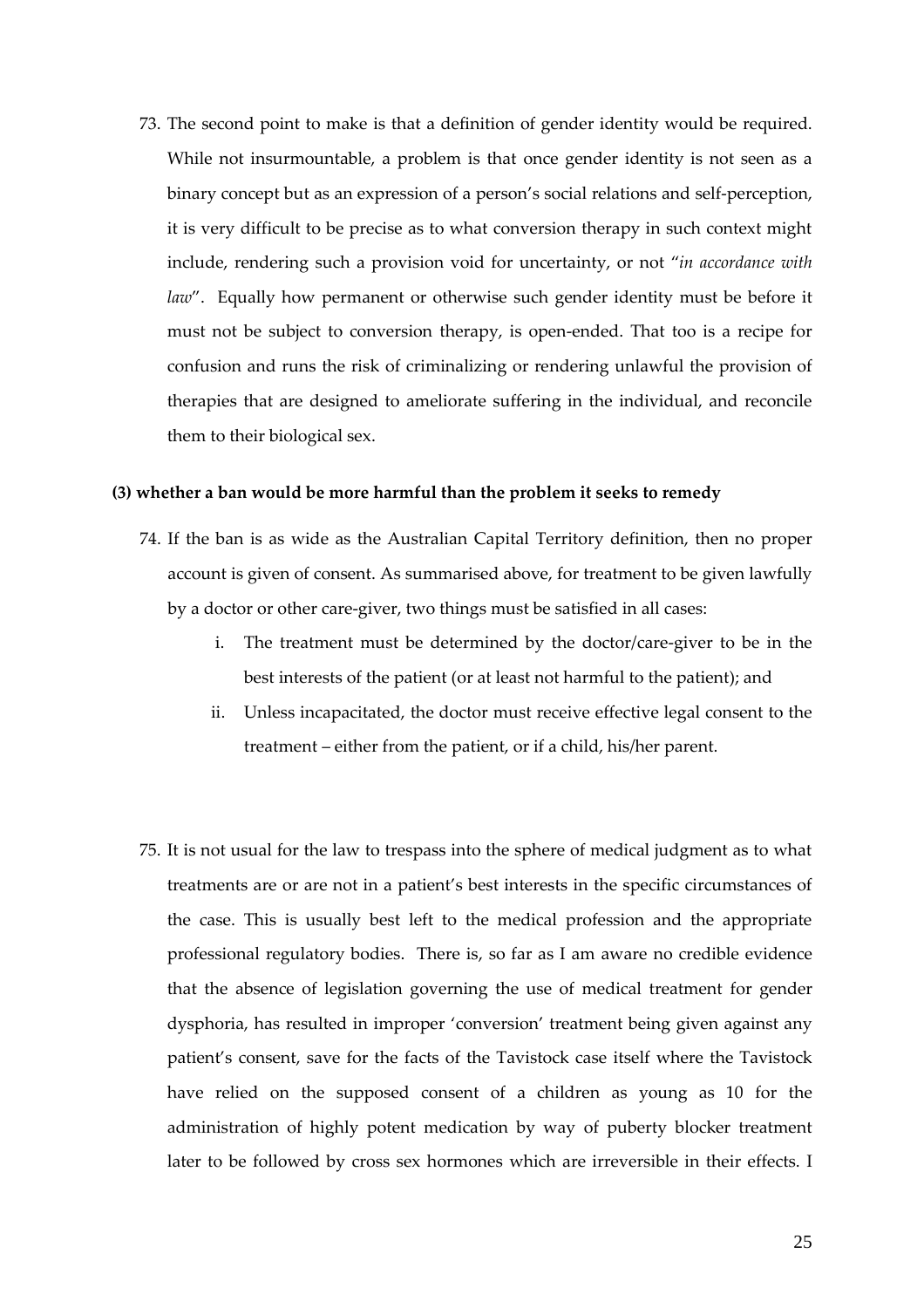have been shown a copy of the controversial "2020 'Conversion Therapy' and Gender Identity Survey ' recently published by GIRES, the LGBT Foundation, Mermaids, the Ozanne Foundation and Stonewall. The survey says that it contains "ground breaking data on the effects of Gender Identity Conversion Therapy in the UK", however, I understand serious concerns have been raised about its methodological reliability and conclusions. A letter from Professor Michael Biggs raising these concerns is attached to this Opinion.

- 76. The law's usual approach to treatment which is of a highly invasive nature, or may be required compulsorily is to regulate such treatment by stipulating age requirements, making capacity to consent mandatory, and requiring an independent second opinion. A good example is Electro Convulsive Therapy, in the mental health context. There the law provides protections to ensure that if the treatment is provided it is done so in the patient's best interest and on the advice of at least two qualified professionals. It is instructive to look at the wording of the Mental Health Act 1983, in particular s.58A and to note that key components of the relevant legislation require the patient (i) to be suffering from a mental disorder; (ii) be of a particular age (18); (iii) have of a level of understanding in respect of the treatment; and (iv) a second opinion from an appointed independent doctor that such treatment is in best interests.
- 77. There must be a real risk that by imposing a blanket ban on conversion, children and adults may be improperly deprived of treatment which:-
	- (i) is likely to be in their best interests
	- (ii) is a medically respectable intervention
	- (iii) is a treatment which they wish to receive and give consent to.

The most obvious example would be a person who voluntarily wishes to receive treatment from a doctor or therapist to help them reconcile their individual perception of gender with their biological sex. It is clear, even from the MOU 2017, that this cannot be intended:-

" *For people who are unhappy about their sexual orientation or their gender identity, there may be grounds for exploring therapeutic options to help them live more*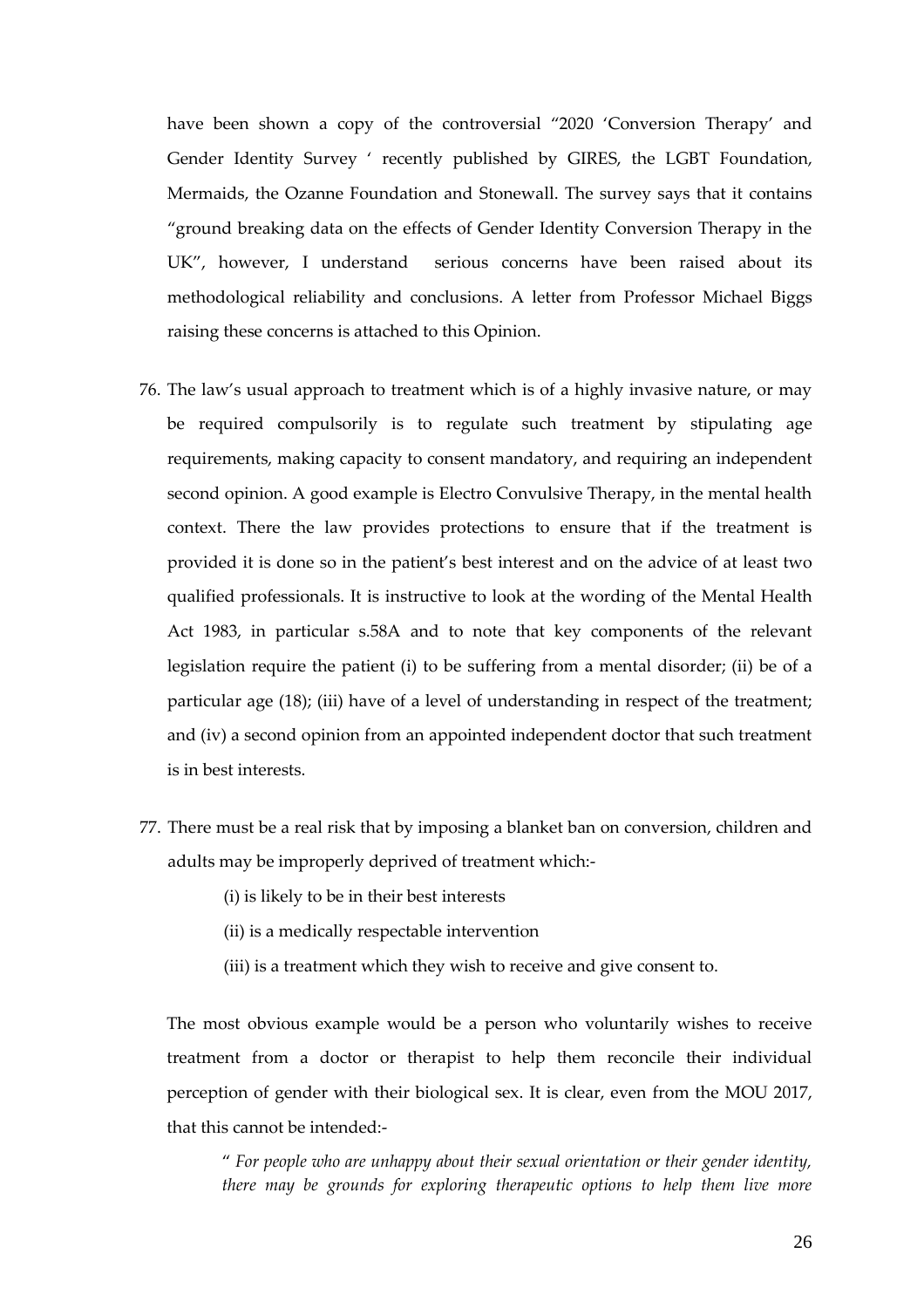*comfortably with it, reduce their distress and reach a greater degree of self-acceptance. Some people may benefit from the support of psychotherapy and counselling to help them manage unhappiness and to clarify their sense of themselves. Clients make healthy choices when they understand themselves better".*

78. Yet a ban on conversion therapy as so defined would prohibit or deter such treatment being accessed by individuals.

# **(4) there is dispute within both the Royal College of Psychiatrists and the British Psychological Society over the definition of conversion therapy. In particular, the inclusion of "gender identity" in any definition.**

79. I have alluded to this concern above. The concern is that the inclusion of '*gender identity*' in the any legislation in respect of conversion therapy is highly controversial and not evidence-based. The justification for its inclusion does not seem to be based on empirical evidence, but is the product of a political viewpoint. .

### **Summary**

80. I therefore summarise my conclusions on unlawfulness of a proposed ban on conversion therapy along the lines of comparable legislation in other jurisdictions. I do so in the context of the legal framework identified above, namely would it be compatible with convention rights, by being in accordance with law, introduced for a legitimate aim, proportionate and necessary in a democratic society.

# *(i) Does it risk denying provision of appropriate treatment for children by fettering the ability of clinicians to provide appropriate therapeutic input***;**

81. Clearly yes. To legislate to ban any treatment designed to change, cancel, convert or suppress gender identity would clearly prohibit or deter such treatment being given by clinicians and care-givers even though such treatment e.g. watch and wait, talking therapy etc. is ethically based, supported by respectable medical literature and the child or adult is willing to receive it. Legislation which prohibits such treatment may well be unlawful/declared incompatible, because it is a disproportionate and interference with the Article 8 (or related) rights of the individual patient who may otherwise be entitled to seek and obtain such treatment or counselling. There is also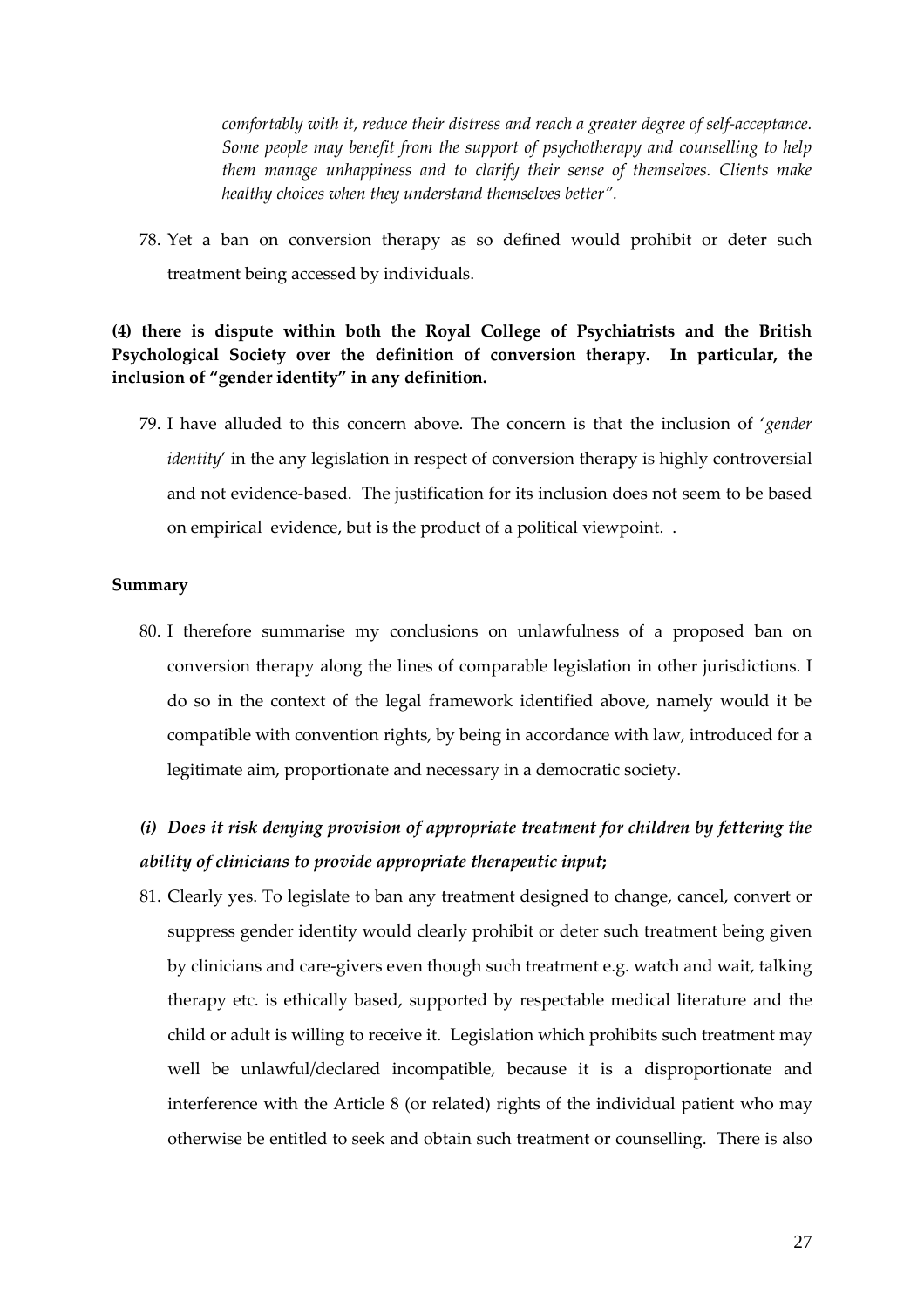a real question whether the evidence base for the ban (concerning gender identity in particular) would be sufficiently cogent for such a ban to be in accordance with law.

# **(2) The ability of parents to help their children navigate the development of their personal identity;**

82. Again the answer is a clear yes. A prohibition in the terms of the proposed legislation would hinder the ability of parents to navigate the development of their child's personal identity. Even though it may be a 'dwindling right' as the child grows to maturity, no one could deny that parents have rights and responsibilities towards their children as they grow up. Legislation in the terms proposed would inhibit parents from seeking to assist their children from navigating the discovery of their personal identity as they grow up through puberty. This is a real rather than fanciful concern. A legislative provision drafted in the terms suggested would have a chilling effect on the ability of parents to discharge their responsibilities for fear of being referred to social services or even the police for indulging in "conversion therapy" as so widely defined. It would be an unjustifiable interference with the private and family life of the parents and their relationship with their children. It is hard to see how even the exceptions in the example legislation cited above overcome this problem.

# **(3) The rights of children to be protected from inadequate therapeutic services and experimental medical treatment;**

- 83. This concern is the very concern identified by one of the key proponents of puberty blocking and cross sex hormones Dr Annelou De Vries, in the *De Vries and Leibowitz* article mentioned above.
- 84. GnRHa treatment (puberty blocking) is used as an extended diagnostic phase. The phrase used by the Tavistock GIDS service is "time to think". It is experimental and controversial. The start of it may lead the adolescents and parents to assume that transgender outcome is the only possible outcome which may prevent exploration of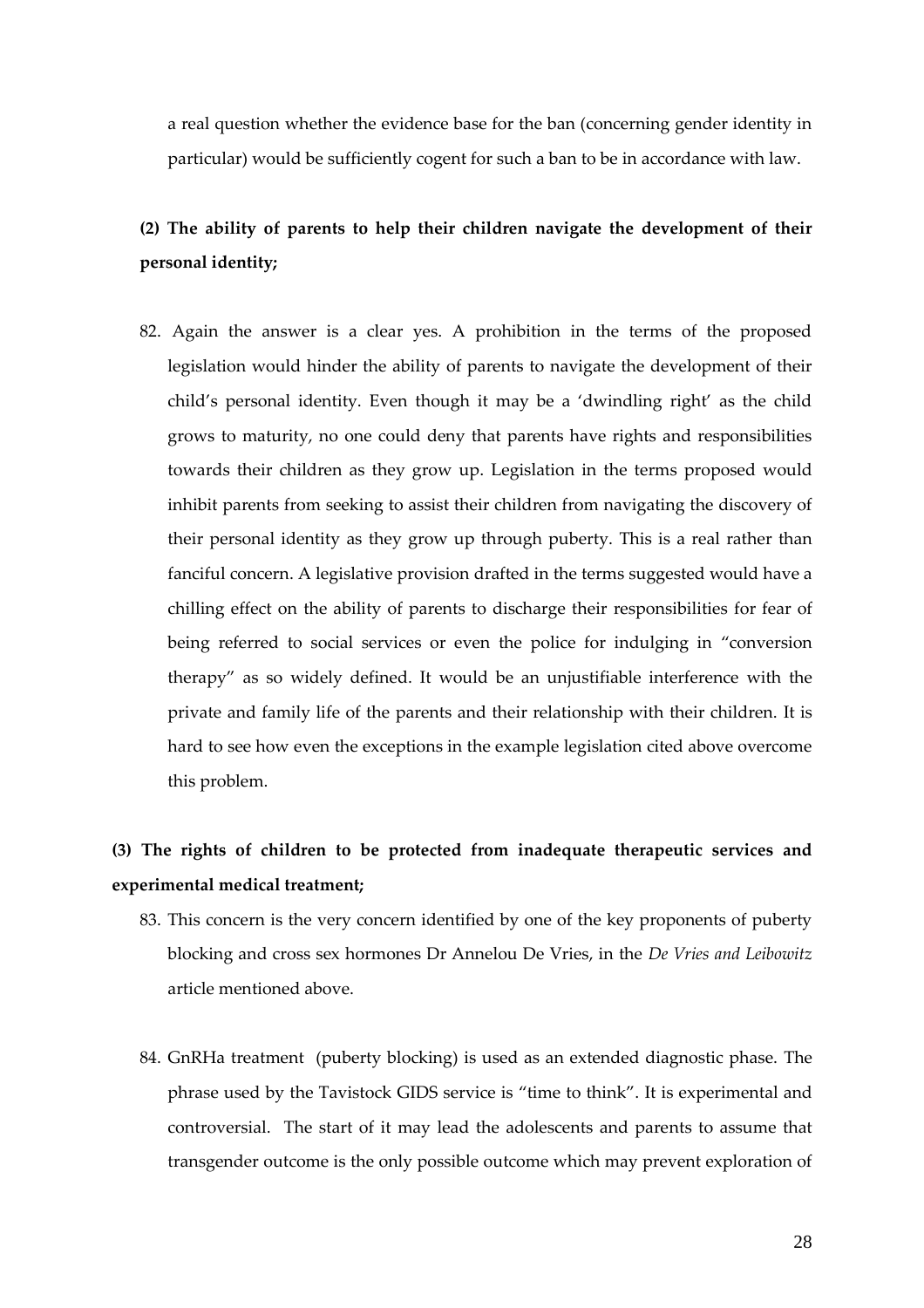other possibilities (Leibowitz & de Vries, 2016). It may result in the individual subjected to such treatment to commence a course of treatment at an early stage (perhaps as young as 10) and persist with such treatment (the evidence is that very nearly all who commence puberty blockers go on to take (irreversible) cross sex hormones). As the Divisional Court in the *Tavistock* case concluded, it is unrealistic to consider that children as young as 10 or even of 15, are likely to be *Gillick* competent to take such life changing decisions particularly when the treatment is experimental, the evidence of effectiveness is almost non-existent, and the long term outcomes unknown. Yet it is this treatment that is exempted from prohibition in all the example legislative texts provided.

## **Conclusion**

- 85. It is my view that the any proposed UK legislation in respect of conversion therapy in respect of children, particularly as it concerns gender identity, is likely to give rise to a substantial risk of unlawfulness because of incompatibility with rights protected under Article 8, 9, 10, 11 and possibly also Article 2 of the First Protocol on the European Convention on Human Rights. Even if exceptions are created such as those in the Canadian and Queensland example, (for example that the proscription should apply to minors only) it is my view that the use of a definition of "*conversion therapy*" which includes a proscription of any attempt to cancel, change or suppress '*gender identity'* in terms similar to that proposed, is likely to be unlawful because it is simply too wide, is not based on any reliable scientific evidence, is uncertain, and denies appropriate treatment (such as watch and wait) to children for whom such treatment (assuming they do not have capacity) may be in their best interests, or if they do have capacity, wish to receive. It would deny proper ethical treatment to those (children and parents) who may wish to receive it or give consent to it as being concordant with their wishes, or philosophical or religious beliefs.
- 86. It is a stark fact that the prime example of conversion therapy with the potential for irreversible harm in the context of gender identity, particularly in respect of children is the highly controversial treatment with puberty blocking medication and cross sex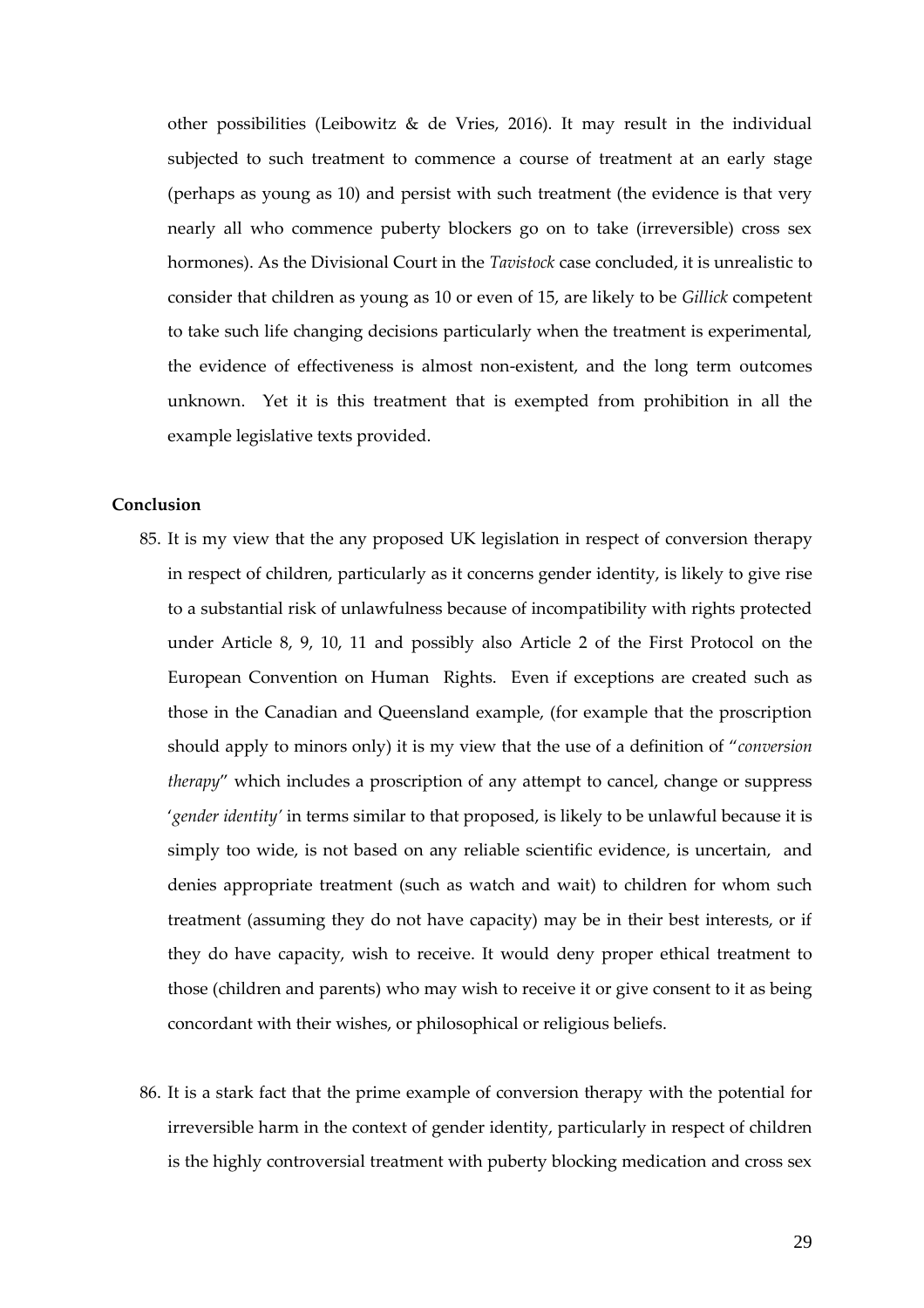hormones for children. Such treatment is designed to affirm and reinforce a child's perception of his or her gender identity. As the Divisional Court in the Tavistock observed:-

*"the combination here of lifelong and life changing treatment being given to children, with very limited knowledge of the degree to which it will or will not benefit them, is one that gives significant grounds for concern."*

87. Yet it is this treatment which is exempted the legislation examples given, along with only such treatment that "*assists a person to express their gender identity; or (d) provides acceptance, support and understanding of a person; or (e) facilitates a person's coping skills, social support and identity exploration and development".* In other words the only treatment that is exempted is that which accepts and affirms the self-identified gender, with the consequence that any therapy that questions the person's gender identity or seeks to reconcile that identity with the person's biological sex is rendered unlawful even if the individual consents to such treatment. That is a clear denial of the autonomy of the individual's (and where relevant, parent's) right to choose what treatments (from amongst those which are clinically indicated)<sup>11</sup> they wish to receive and would need cogent justification. On the evidence I have seen, there is none.

<sup>11</sup> In *Burke* [2005] EWCA Civ 1003, the Court endorsed the following propositions from the GMC as to the right of the patient to select the treatment he will receive:

i) The doctor, exercising his professional clinical judgment, decides what treatment options are clinically indicated (i.e. will provide overall clinical benefit) for his patient.

ii) He then offers those treatment options to the patient in the course of which he explains to him/her the risks, benefits, side effects, etc involved in each of the treatment options.

iii) The patient then decides whether he wishes to accept any of those treatment options and, if so, which one. In the vast majority of cases he will, of course, decide which treatment option he considers to be in his best interests and, in doing so, he will or may take into account other, non clinical, factors. However, he can, if he wishes, decide to accept (or refuse) the treatment option on the basis of reasons which are irrational or for no reasons at all.

iv) If he chooses one of the treatment options offered to him, the doctor will then proceed to provide it.

v) If, however, he refuses all of the treatment options offered to him and instead informs the doctor that he wants a form of treatment which the doctor has not offered him, the doctor will, no doubt, discuss that form of treatment with him (assuming that it is a form of treatment known to him) but if the doctor concludes that this